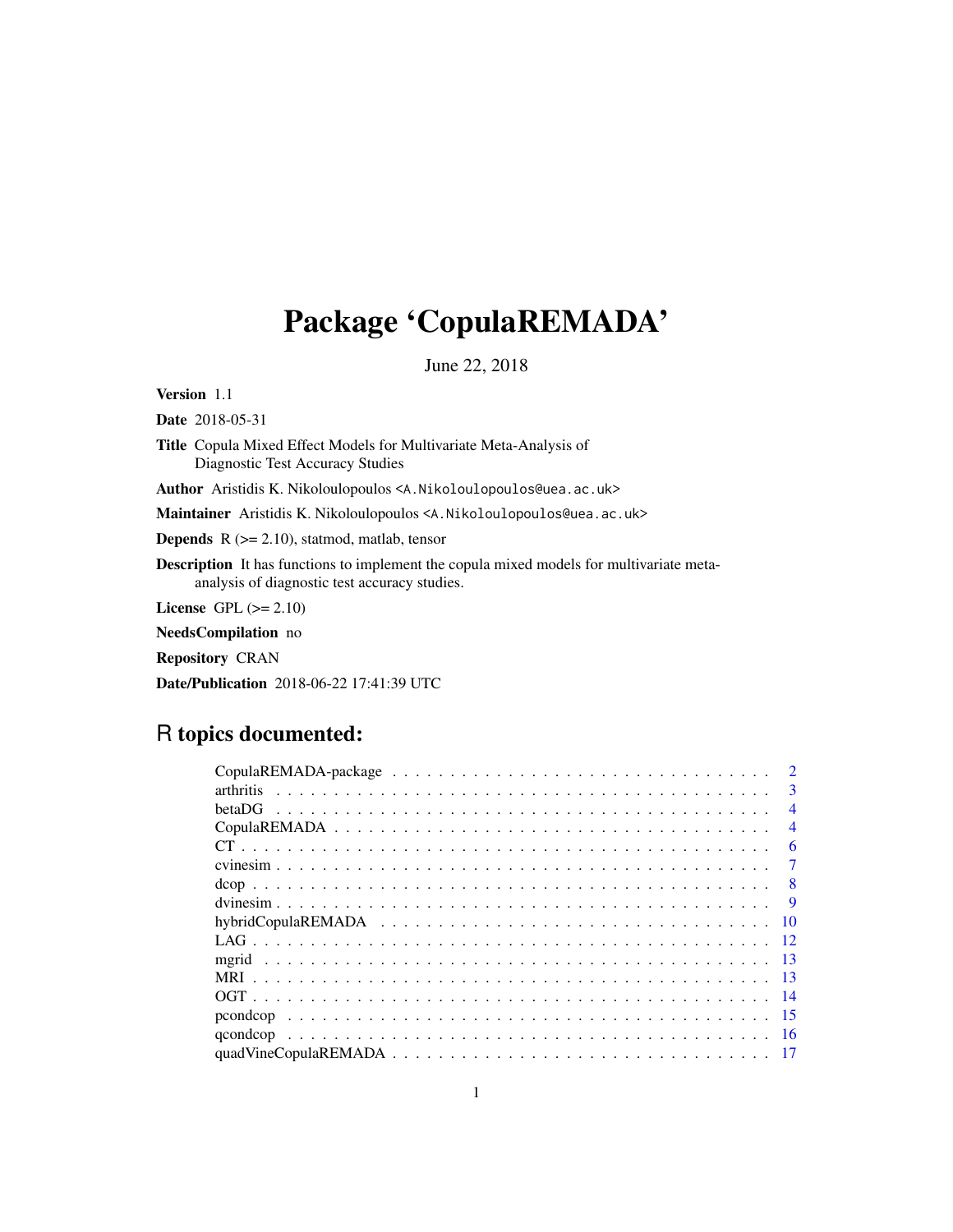<span id="page-1-0"></span>

CopulaREMADA-package *Copula Mixed Effect Models for Multivariate Meta-Analysis of Diagnostic Test Accuracy Studies*

#### Description

Fits copula mixed effect models for multivariate meta-analysis of diagnostic test accuracy studies proposed in Nikoloulopoulos (2015, 2016, 2017, 2018a, 2018b).

#### Details

This package contains R functions to implement:

- The copula mixed model for meta-analysis of diagnostic test accuracy studies and produce SROC curves and summary operating points (a pair of average sensitivity and speci city) with a confidence region and a predictive region (Nikoloulopoulos, 2015). All the analyses presented in Section 7 of Nikoloulopoulos (2015) are given as code examples in the package;
- The vine copula mixed model for meta-analysis of diagnostic test accuracy studies accounting for disease prevalence (Nikoloulopoulos, 2017);
- The hybrid vine copula mixed model for meta-analysis of diagnostic test accuracy case-control and cohort studies (Nikoloulopoulos, 2016);
- The D-vine copula mixed model for meta-analysis and comparison of two diagnostic tests (Nikoloulopoulos, 2018).

#### Author(s)

Aristidis K. Nikoloulopoulos.

# References

Nikoloulopoulos, A.K. (2015) A mixed effect model for bivariate meta-analysis of diagnostic test accuracy studies using a copula representation of the random effects distribution. *Statistics in Medicine*, 34, 3842–3865. doi: [10.1002/sim.6595.](http://doi.org/10.1002/sim.6595)

Nikoloulopoulos, A.K. (2017) A vine copula mixed effect model for trivariate meta-analysis of diagnostic test accuracy studies accounting for disease prevalence. *Statistical Methods in Medical Research*, 26, 2270–2286. doi: [10.1177/0962280215596769.](http://doi.org/10.1177/0962280215596769)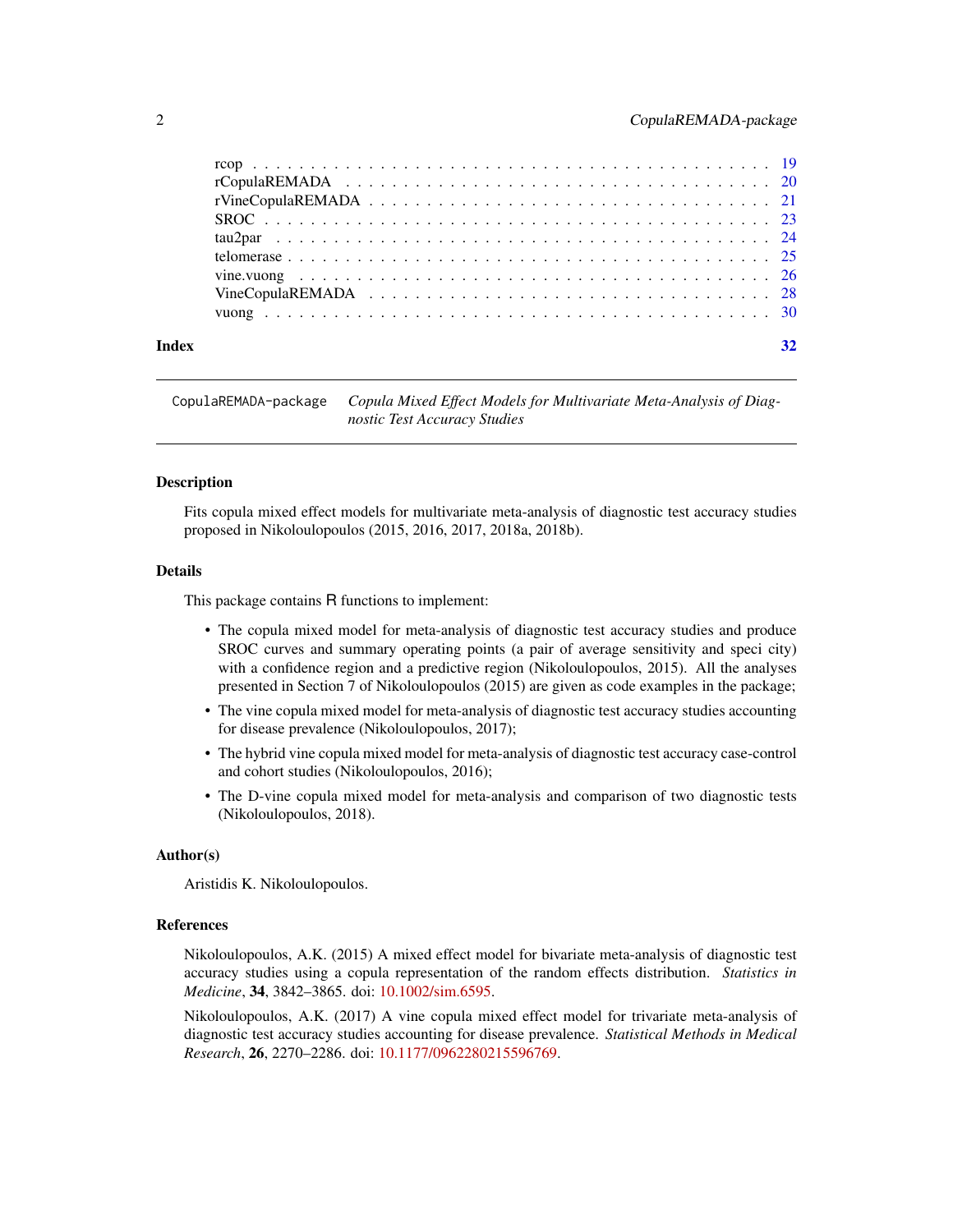#### <span id="page-2-0"></span>arthritis 3

Nikoloulopoulos, A.K. (2016) Hybrid copula mixed models for combining case-control and cohort studies in meta-analysis of diagnostic tests. *Statistical Methods in Medical Research*, in press. doi: [10.1177/0962280216682376.](http://doi.org/10.1177/0962280216682376)

Nikoloulopoulos, A.K. (2018a) On composite likelihood in bivariate meta-analysis of diagnostic test accuracy studies. *AStA Advances in Statistical Analysis*, 102, 211–227. doi: [10.1007/s10182-](http://doi.org/10.1007/s10182-017-0299-y) [0170299y.](http://doi.org/10.1007/s10182-017-0299-y)

Nikoloulopoulos, A.K. (2018b) A D-vine copula mixed model for joint meta-analysis and comparison of diagnostic tests. *ArXiv e-prints*, arXiv:1805.09674. <https://arxiv.org/abs/1805.09674>.

arthritis *The rheumatoid arthritis data*

# Description

Data obtained from a meta-analysis that aimed to determine whether anti-cyclic citrullinated peptide (anti-CCP) antibody identifies more accurately patients with rheumatoid arthritis than rheumatoid factor (RF) does. We include  $N = 22$  studies that assessed both RF and anti-CCP2 antibody for diagnosing rheumatoid arthritis.

#### Format

A data frame with 22 observations on the following 8 variables.

- TP1 the number of true positives for RF
- FN1 the number of false negatives for RF
- FP1 the number of false positives for RF
- TN1 the number of true negatives for RF
- TP2 the number of true positives for anti-CCP2
- FN2 the number of false negatives for anti-CCP2
- FP2 the number of false positives for anti-CCP2
- TN2 the number of true negatives for anti-CCP2

#### References

Nishimura, K., Sugiyama, D., Kogata, Y., et al. (2007) Meta-analysis: Diagnostic accuracy of anti-cyclic citrullinated peptide antibody and rheumatoid factor for rheumatoid arthritis. *Annals of Internal Medicine*, 146(11), 797–808.

Dimou, N.L., Adam, M. and Bagos, P.G. (2016) A multivariate method for meta-analysis and comparison of diagnostic tests. *Statistics in Medicine*, 35(20), 3509–3523.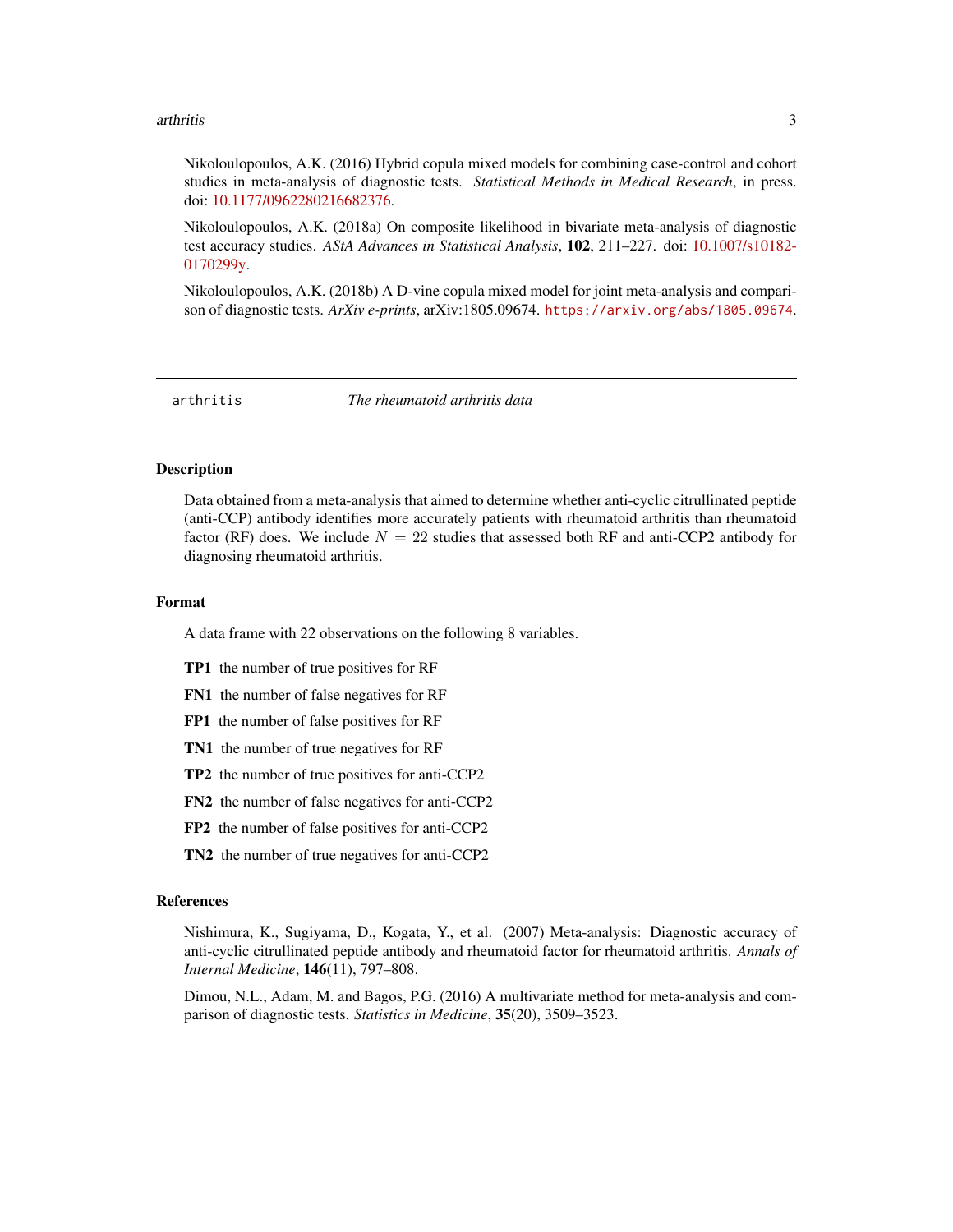<span id="page-3-0"></span>Data on 8 cohort studies inthemeta-analysis in Karageorgopoulos et al. (2011). The interest there is to assess *beta-*D-Glucan as aserum or plasma marker for the presence of invasive fungal infections.

#### Usage

data(betaDG)

#### Format

A data frame with 8 observations on the following 4 variables.

- TP the number of true positives
- FN the number of false negatives
- FP the number of false positives
- TN the number of true negatives

#### References

Karageorgopoulos, D.E., Vouloumanou, E.K., Ntziora, F., et al. (2011) beta-D-Glucan assay for the diagnosis of invasive fungal infections: a meta-analysis. *Clinical Infectious Diseases*, 52(6), 750–770.

<span id="page-3-1"></span>CopulaREMADA *Maximum likelhood estimation for copula mixed models for diagnostic test accurracy studies*

#### Description

For copula mixed models for diagnostic test accuracy studies numerical evaluation of the MLE is easily done with the following steps:

1. Calculate Gauss-Legendre quadrature points gl\$nodes and weights gl\$weights.

2. Convert from independent uniform quadrature points to dependent uniform quadrature points that have distribution 'cop'. The inverse of the conditional distribution qcondcop corresponding to the copula 'cop' is used to achieve this.

3. Numerically evaluate the joint probability mass function with the bivariate integral in a double sum.

With Gauss-Legendre quadrature, the same nodes and weights are used for different functions; this helps in yielding smooth numerical derivatives for numerical optimization via quasi-Newton. Our comparisons show that  $n_q = 15$  is adequate with good precision to at least at four decimal places.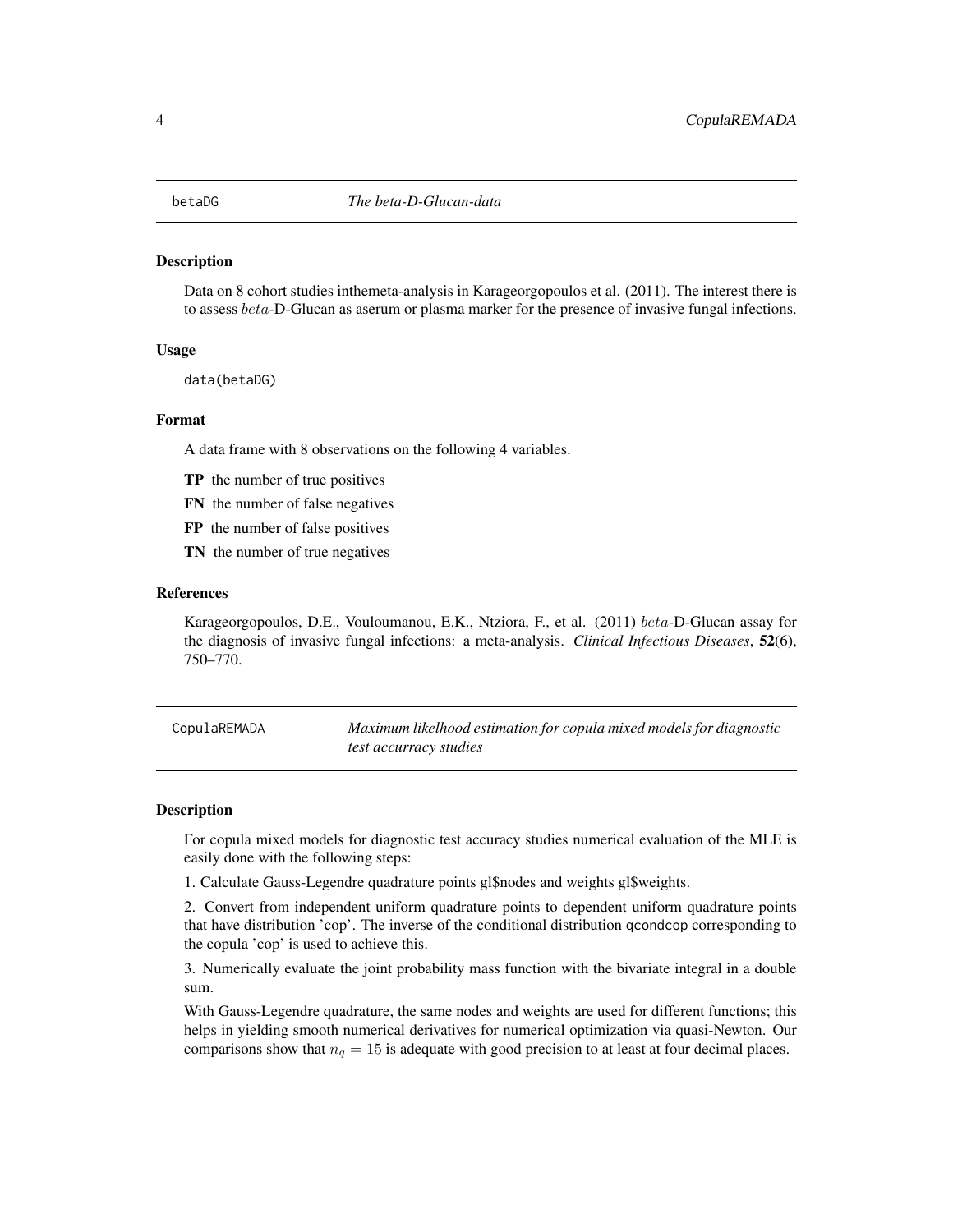# <span id="page-4-0"></span>CopulaREMADA 5

# Usage

```
CopulaREMADA.norm(TP,FN,FP,TN,gl,mgrid,qcond,tau2par)
CopulaREMADA.beta(TP,FN,FP,TN,gl,mgrid,qcond,tau2par)
countermonotonicCopulaREMADA.norm(TP,FN,FP,TN,gl,mgrid)
countermonotonicCopulaREMADA.beta(TP,FN,FP,TN,gl,mgrid)
```
# Arguments

| <b>TP</b> | the number of true positives                                                                                                                                                                                         |
|-----------|----------------------------------------------------------------------------------------------------------------------------------------------------------------------------------------------------------------------|
| FN        | the number of false negatives                                                                                                                                                                                        |
| <b>FP</b> | the number of false positives                                                                                                                                                                                        |
| TN        | the number of true negatives                                                                                                                                                                                         |
| gl        | a list containing the components of Gauss-Legendre nodes gl\$nodes and weights<br>gl\$weights                                                                                                                        |
| mgrid     | a list containing two matrices with the rows of the output matrix x are copies<br>of the vector g1\$ nodes; columns of the output matrix y are copies of the vector<br>gl\$nodes. For more details see also meshgrid |
| gcond     | function for the inverse of conditional copula cdf                                                                                                                                                                   |
| tau2par   | function for maping Kendall's tau to copula parameter                                                                                                                                                                |

#### Value

A list containing the following components:

| minimum    | the value of the estimated minimum of the negative log-likelihood       |
|------------|-------------------------------------------------------------------------|
| estimate   | the MLE                                                                 |
| gradient   | the gradient at the estimated minimum of of the negative log-likelihood |
| hessian    | the hessian at the estimated minimum of the negative log-likelihood     |
| code       | an integer indicating why the optimization process terminated           |
| iterations | the number of iterations performed                                      |

For more details see [nlm](#page-0-0)

# References

Nikoloulopoulos, A.K. (2015) A mixed effect model for bivariate meta-analysis of diagnostic test accuracy studies using a copula representation of the random effects distribution. *Statistics in Medicine*, 34, 3842–3865. doi: [10.1002/sim.6595.](http://doi.org/10.1002/sim.6595)

# See Also

[rCopulaREMADA](#page-19-1)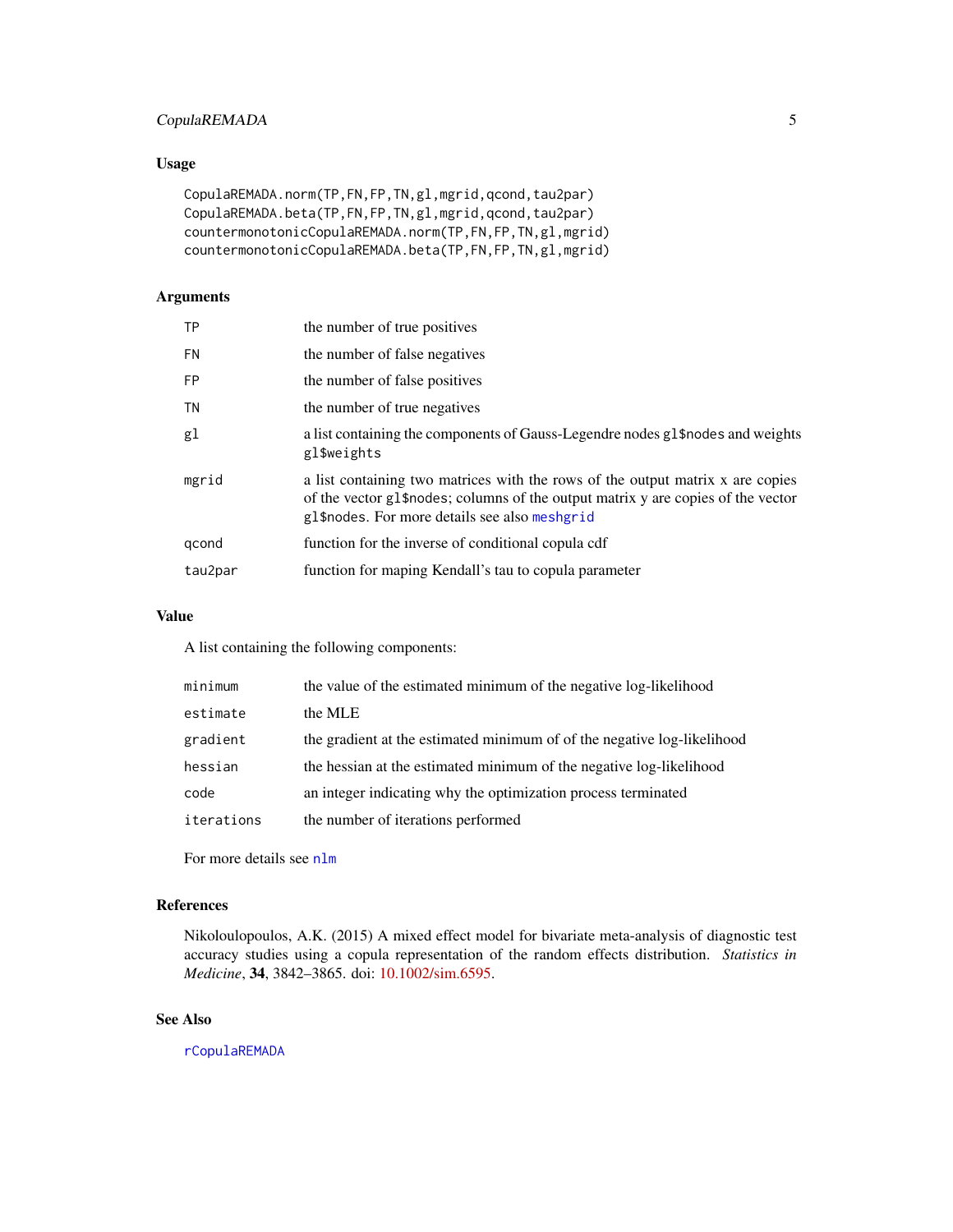#### Examples

```
nq=15
gl=gauss.quad.prob(nq,"uniform")
mgrid<- meshgrid(gl$n,gl$n)
data(LAG)
attach(LAG)
c270est.b=CopulaREMADA.beta(TP,FN,FP,TN,gl,mgrid,qcondcln270,tau2par.cln270)
detach(LAG)
data(MRI)
attach(MRI)
c270est.n=CopulaREMADA.norm(TP,FN,FP,TN,gl,mgrid,qcondcln270,tau2par.cln270)
detach(MRI)
data(CT)
attach(CT)
est.n=countermonotonicCopulaREMADA.norm(TP,FN,FP,TN,gl,mgrid)
est.b=countermonotonicCopulaREMADA.beta(TP,FN,FP,TN,gl,mgrid)
detach(CT)
```
CT *The computing tomography data*

# **Description**

Data on 17 studies of computed tomography (CT) for the diagnosis of lymph node metastasis in women with cervical cancer, one of three imaging techniques in the meta-analysis in Scheidler et al. (1997). Diagnosis of metastatic disease by CT relies on nodal enlargement.

#### Usage

data(CT)

#### Format

A data frame with 17 observations on the following 4 variables.

- TP the number of true positives
- FN the number of false negatives
- FP the number of false positives
- TN the number of true negatives

# References

Scheidler, J., H. Hricak, K. K. Yu, L. Subak, and M. R. Segal. (1997) Radiological evaluation of lymph node metastases in patients with cervical cancer: A meta-analysis. *Journal of the American Medical Association*, 278, 1096–1101.

<span id="page-5-0"></span>6 CT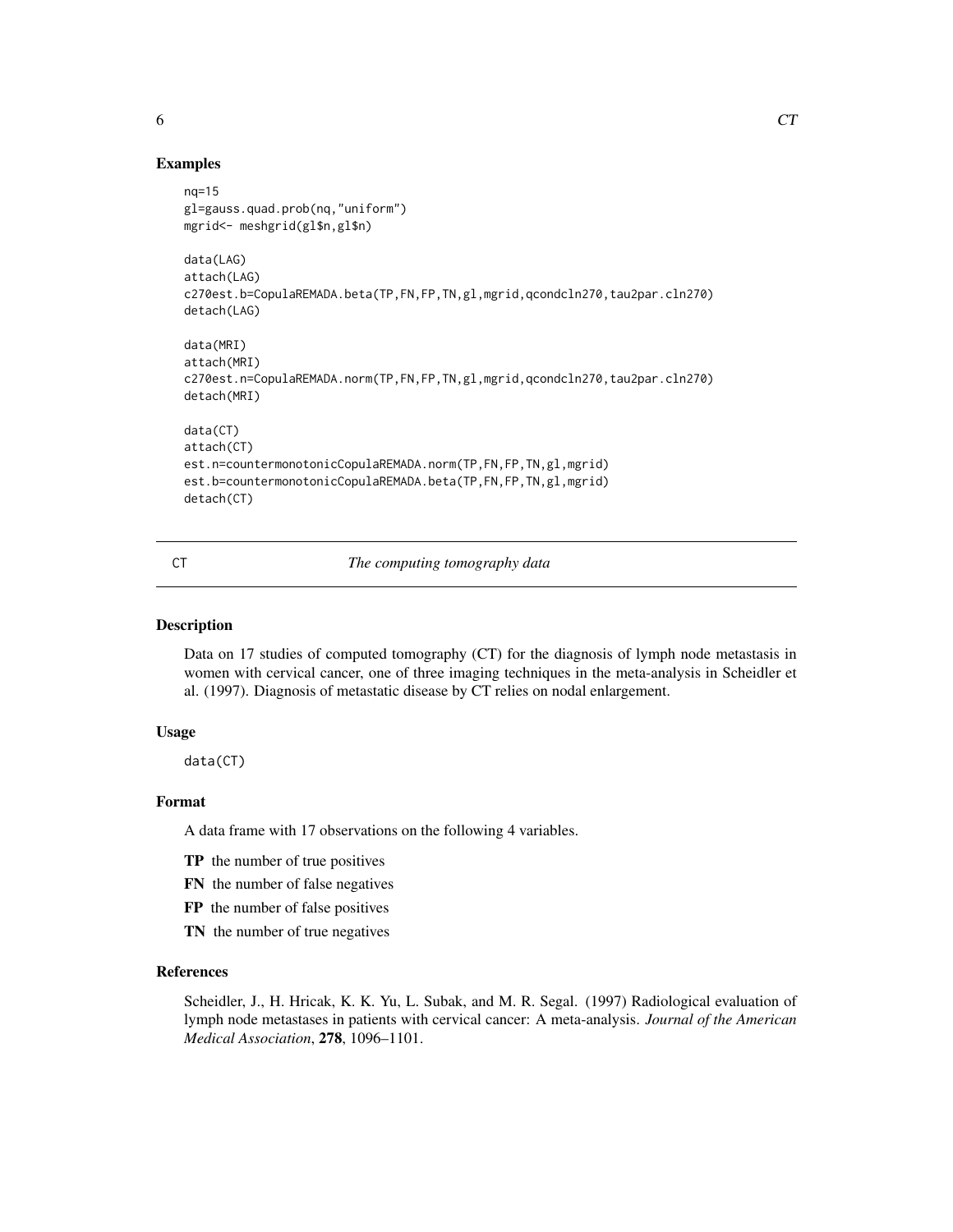<span id="page-6-1"></span><span id="page-6-0"></span>

Simulation from a trivariate C-vine copula

#### Usage

```
cvinesim(N,param,qcondcop12,qcondcop13,qcondcop23,
                  tau2par12,tau2par13,tau2par23)
```
#### Arguments

| sample size                                                                                                |
|------------------------------------------------------------------------------------------------------------|
| Kendall's tau values for margins $(1,2)$ , $(1,3)$ , $(23 1)$                                              |
| function for the inverse of conditional copula cdf at the $(1,2)$ bivariate margin                         |
| function for the inverse of conditional copula cdf at the $(1,3)$ bivariate margin                         |
| function for the inverse of conditional copula cdf at the $(2,311)$ bivariate margin                       |
| function for maping Kendall's tau at the $(1,2)$ bivariate margin to copula param-<br>eter                 |
| function for maping Kendall's tau at the $(1,3)$ bivariate margin to copula param-<br>eter                 |
| function for maping Kendall's tau at the (2,311) bivariate margin to the condi-<br>tional copula parameter |
|                                                                                                            |

#### Details

Choices are 'cop' in rcop are bvn, frk, cln, cln90 (rotated by 90 degrees cln), cln180 (rotated by 180 degrees cln), cln270 (rotated by 270 degrees cln).

See help page for [dcop](#page-7-1) for the abbreviations of the copula names.

# Value

```
Nx3 matrix with values in (0,1)
```
# References

Joe H (2011) Dependence comparisons of vine copulae with four or more variables. In: Kurowicka D, Joe H, editors. *Dependence Modeling: Handbook on Vine Copulae*. Singapore: World Scientific; 2011. p. 139–164

Joe H (2014) *Dependence Modeling with Copulas*. Chapman & Hall

Joe H (2014) *CopulaModel: Dependence Modeling with Copulas*. [http://copula.stat.ubc.](http://copula.stat.ubc.ca/) [ca/](http://copula.stat.ubc.ca/).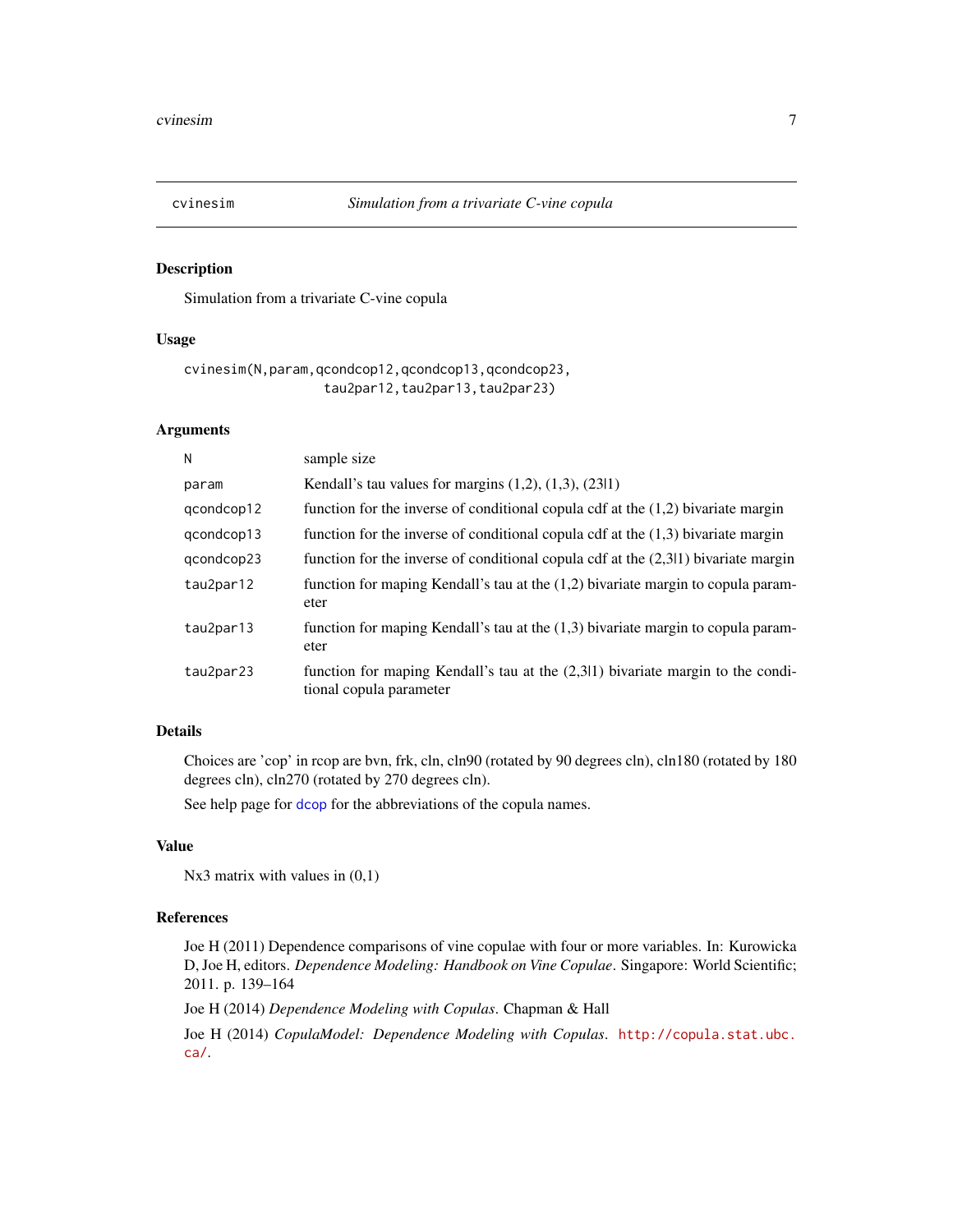# <span id="page-7-0"></span>See Also

[qcondcop](#page-15-1) [dcop](#page-7-1) [rcop](#page-18-1)

# <span id="page-7-1"></span>dcop *Bivariate copula densities*

#### Description

Bivariate copula densities for parametric families.

#### Usage

```
dbvn(u,v,cpar)
dfrk(u,v,cpar)
dcln(u,v,cpar)
dcln90(u,v,cpar)
dcln270(u,v,cpar)
```
#### Arguments

| - U      | value in interval 0,1; could be a vector |
|----------|------------------------------------------|
| <b>V</b> | value in interval 0,1; could be a vector |
| cpar     | copula parameter: scalar.                |

# Details

Choices are 'cop' in dcop are bvn, frk, cln, cln90 (rotated by 90 degrees cln), cln180 (rotated by 180 degrees cln), cln270 (rotated by 270 degrees cln).

The copula names are abbreviations for:

bvn = bivariate normal or Gaussian

 $frk =$ Frank

cln = Clayton or Mardia-Takahasi-Cook-Johnson

#### Value

pdf value(s).

#### References

Joe H (1997) *Multivariate Models and Dependence Concepts*. Chapman & Hall Joe H (2014) *Dependence Modeling with Copulas*. Chapman & Hall Joe H (2014) *CopulaModel: Dependence Modeling with Copulas*. [http://copula.stat.ubc.](http://copula.stat.ubc.ca/) [ca/](http://copula.stat.ubc.ca/).

# See Also

[qcondcop](#page-15-1) [rcop](#page-18-1)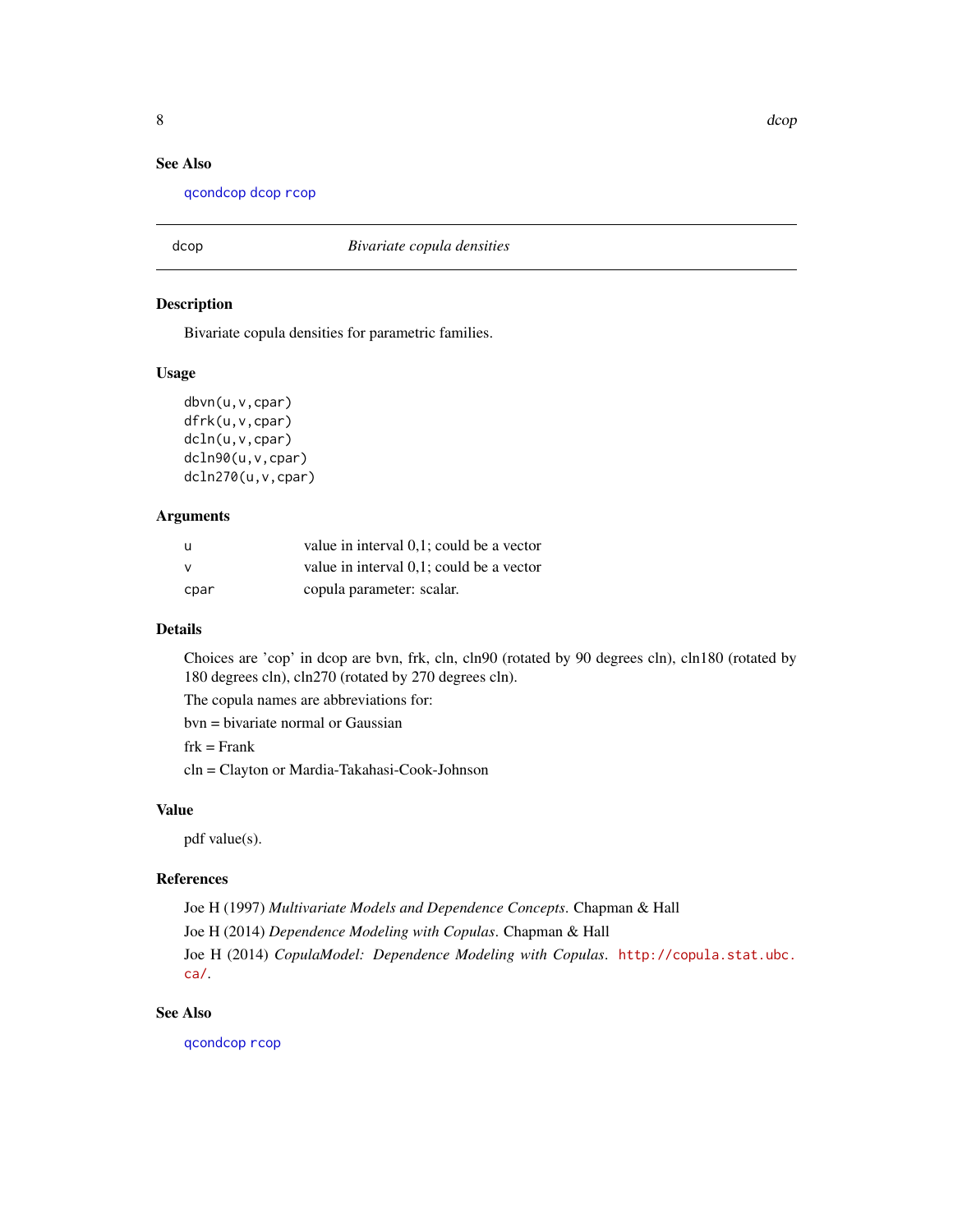<span id="page-8-0"></span>

Simulation from a quadrivariate D-vine copula

#### Usage

dvinesim(nsim,param,qcond1,pcond1,tau2par1,qcond2,pcond2,tau2par2)

# Arguments

| nsim               | sample size                                                                                       |
|--------------------|---------------------------------------------------------------------------------------------------|
| param              | Kendall's tau values for margins $(1,2)$ , $(2,3)$ , $(3,4)$ , $(1,312)$ , $(2,413)$ , $(1,4123)$ |
| qcond1             | function for the inverse conditional copula cdf at the $(1,2)$ bivariate margin                   |
| pcond1             | function for the conditional copula cdf at the $(1,2)$ bivariate margin                           |
| tau2par1           | function for maping Kendall's tau at the $(1,2)$ bivariate margin to copula param-<br>eter        |
| qcond2             | function for the inverse conditional copula cdf at the $(3,4)$ bivariate margin                   |
| pcond <sub>2</sub> | function for the conditional copula cdf at the $(3,4)$ bivariate margin                           |
| tau2par2           | function for maping Kendall's tau at the (3,4) bivariate margin to copula param-<br>eter          |

# Details

Choices are 'cop' in rcop are bvn, frk, cln, cln90 (rotated by 90 degrees cln), cln180 (rotated by 180 degrees cln), cln270 (rotated by 270 degrees cln).

See help page for [dcop](#page-7-1) for the abbreviations of the copula names.

# Value

Nx4 matrix with values in  $(0,1)$ 

#### References

Joe H (2011) Dependence comparisons of vine copulae with four or more variables. In: Kurowicka D, Joe H, editors. *Dependence Modeling: Handbook on Vine Copulae*. Singapore: World Scientific; 2011. p. 139–164

Joe H (2014) *Dependence Modeling with Copulas*. Chapman & Hall

Joe H (2014) *CopulaModel: Dependence Modeling with Copulas*. [http://copula.stat.ubc.](http://copula.stat.ubc.ca/) [ca/](http://copula.stat.ubc.ca/).

Nikoloulopoulos, A.K. (2018b) A D-vine copula mixed model for joint meta-analysis and comparison of diagnostic tests. *ArXiv e-prints*, arXiv:1805.09674. <https://arxiv.org/abs/1805.09674>.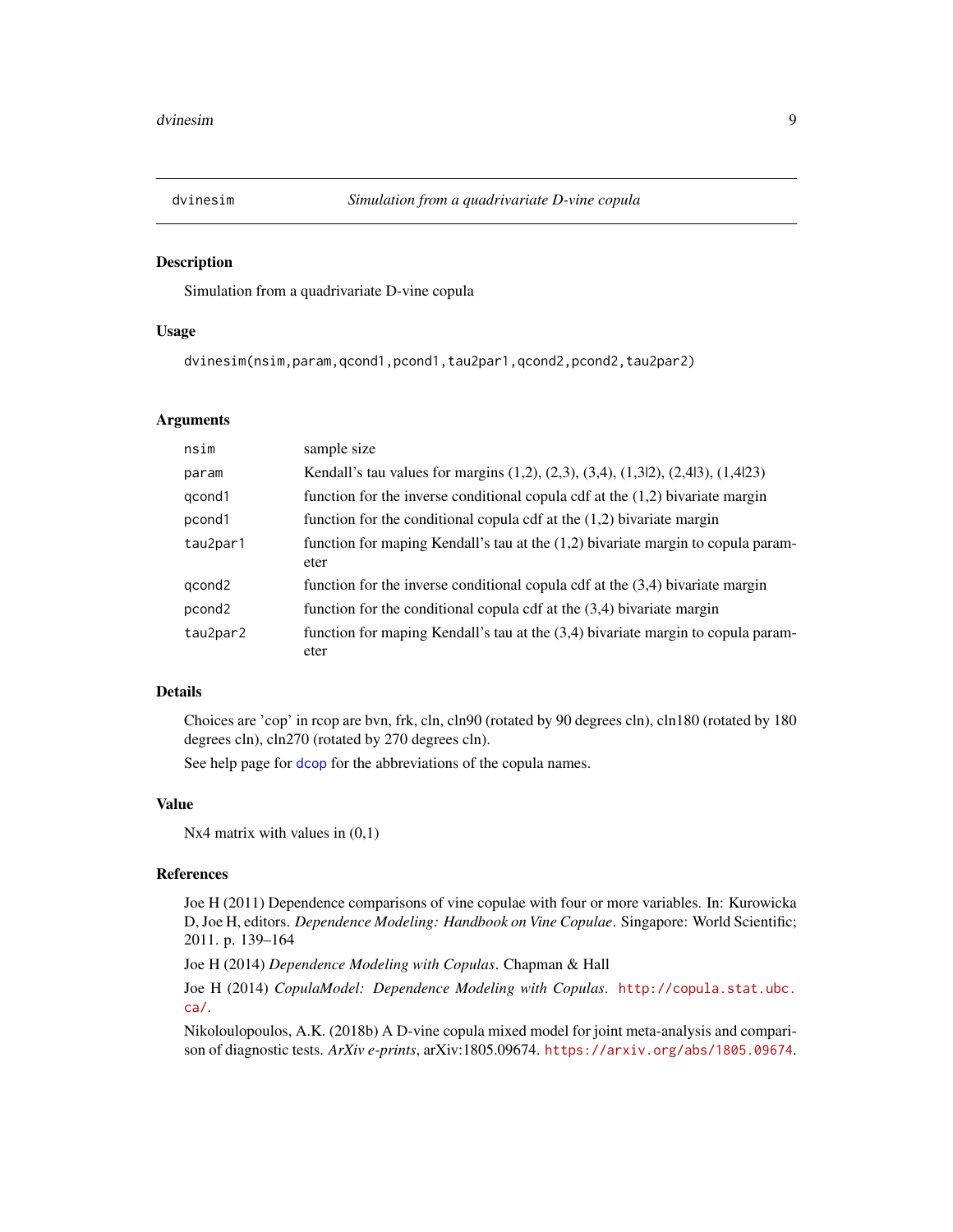# See Also

[qcondcop](#page-15-1) [dcop](#page-7-1) [rcop](#page-18-1)

hybridCopulaREMADA *Maximum likelhood estimation for hybrid copula mixed models for combining case-control and cohort studies in meta-analysis of diagnostic tests*

### Description

The estimated parameters can be obtained by using a quasi-Newton method applied to the logarithm of the joint likelihood. This numerical method requires only the objective function, i.e., the logarithm of the joint likelihood, while the gradients are computed numerically and the Hessian matrix of the second order derivatives is updated in each iteration. The standard errors (SE) of the ML estimates can be also obtained via the gradients and the Hessian computed numerically during the maximization process.

#### Usage

```
hybridCopulaREMADA.norm(TP,FN,FP,TN,type,perm,gl,mgrid1,mgrid2,
               qcondcop12,qcondcop13,
               tau2par12,tau2par13,qcond,tau2par)
hybridCopulaREMADA.beta(TP,FN,FP,TN,type,perm,gl,mgrid1,mgrid2,
               qcondcop12,qcondcop13,
               tau2par12,tau2par13,qcond,tau2par)
```
#### Arguments

| <b>TP</b> | the number of true positives                                                                      |
|-----------|---------------------------------------------------------------------------------------------------|
| <b>FN</b> | the number of false negatives                                                                     |
| <b>FP</b> | the number of false positives                                                                     |
| TN        | the number of true negatives                                                                      |
| type      | a scalar indicating the study type: 1: Cohort study;                                              |
|           | 2: Case-control study.                                                                            |
| perm      | a scalar indicating the selected permutation of indices:                                          |
|           | 1: Pilot variable is the number of TP. The bivariate margins are 12, 13, 2311;                    |
|           | 2: Pilot variable is the number of TN. The bivariate margins are $23$ , $12$ , $13\frac{12}{2}$ ; |
|           | 3: Pilot variable is the TP+FN. The bivariate margins are $13, 23, 1213$ ;                        |
|           | $1:TP, 2:TN, 3:TP+FN$                                                                             |
| gl        | a list containing the components of Gauss-Legendre nodes gl\$nodes and weights<br>gl\$weights     |
| mgrid1    | a list containing three-dimensional arrays. For more details see meshgrid                         |

<span id="page-9-0"></span>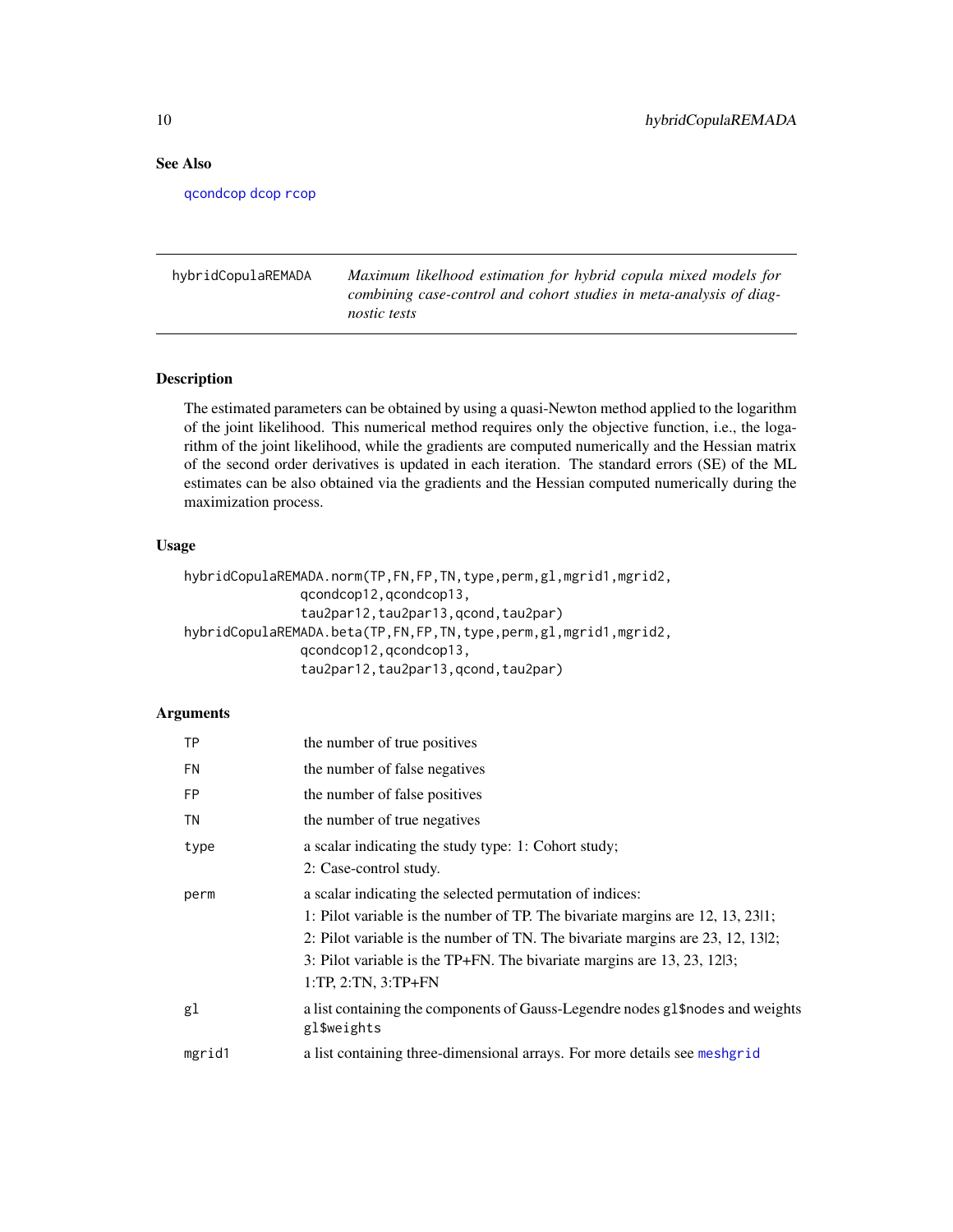<span id="page-10-0"></span>

| mgrid2     | a list containing two matrices with the rows of the output matrix x are copies<br>of the vector gl\$nodes; columns of the output matrix y are copies of the vector<br>gl\$nodes. For more details see also meshgrid |
|------------|---------------------------------------------------------------------------------------------------------------------------------------------------------------------------------------------------------------------|
| gcondcop12 | function for the inverse of conditional copula cdf at the $(1,2)$ bivariate margin of<br>the vine                                                                                                                   |
| qcondcop13 | function for the inverse of conditional copula cdf at the $(1,3)$ bivariate margin of<br>the vine                                                                                                                   |
| tau2par12  | function for maping Kendall's tau at the $(1,2)$ bivariate margin of the vine to<br>copula parameter                                                                                                                |
| tau2par13  | function for maping Kendall's tau at the $(1,3)$ bivariate margin of the vine to<br>copula parameter                                                                                                                |
| qcond      | function for the inverse of conditional copula cdf                                                                                                                                                                  |
| tau2par    | function for maping Kendall's tau to the bivariate copula parameter                                                                                                                                                 |
|            |                                                                                                                                                                                                                     |

### Value

A list containing the following components:

| minimum    | the value of the estimated minimum of the negative log-likelihood       |
|------------|-------------------------------------------------------------------------|
| estimate   | the MLE                                                                 |
| gradient   | the gradient at the estimated minimum of of the negative log-likelihood |
| hessian    | the hessian at the estimated minimum of the negative log-likelihood     |
| code       | an integer indicating why the optimization process terminated           |
| iterations | the number of iterations performed                                      |

For more details see [nlm](#page-0-0)

# References

Nikoloulopoulos, A.K. (2016) Hybrid copula mixed models for combining case-control and cohort studies in meta-analysis of diagnostic tests. *Statistical Methods in Medical Research*, in press. doi: [10.1177/0962280216682376.](http://doi.org/10.1177/0962280216682376)

# See Also

[VineCopulaREMADA](#page-27-1), [CopulaREMADA](#page-3-1)

# Examples

# simulate the data from N=25 cohort studies N=25 p=c(0.8,0.7,0.4) g=c(0.1,0.1,0.05) taus=c(-0.5,-0.3,-0.0001) qcondcop12=qcondcop23=qcondcop13=qcondcln90 tau2par12=tau2par23=tau2par13=tau2par.cln90 simdat1=rVineCopulaREMADA.beta(N,p,g,taus,qcondcop12,qcondcop13,qcondcop23,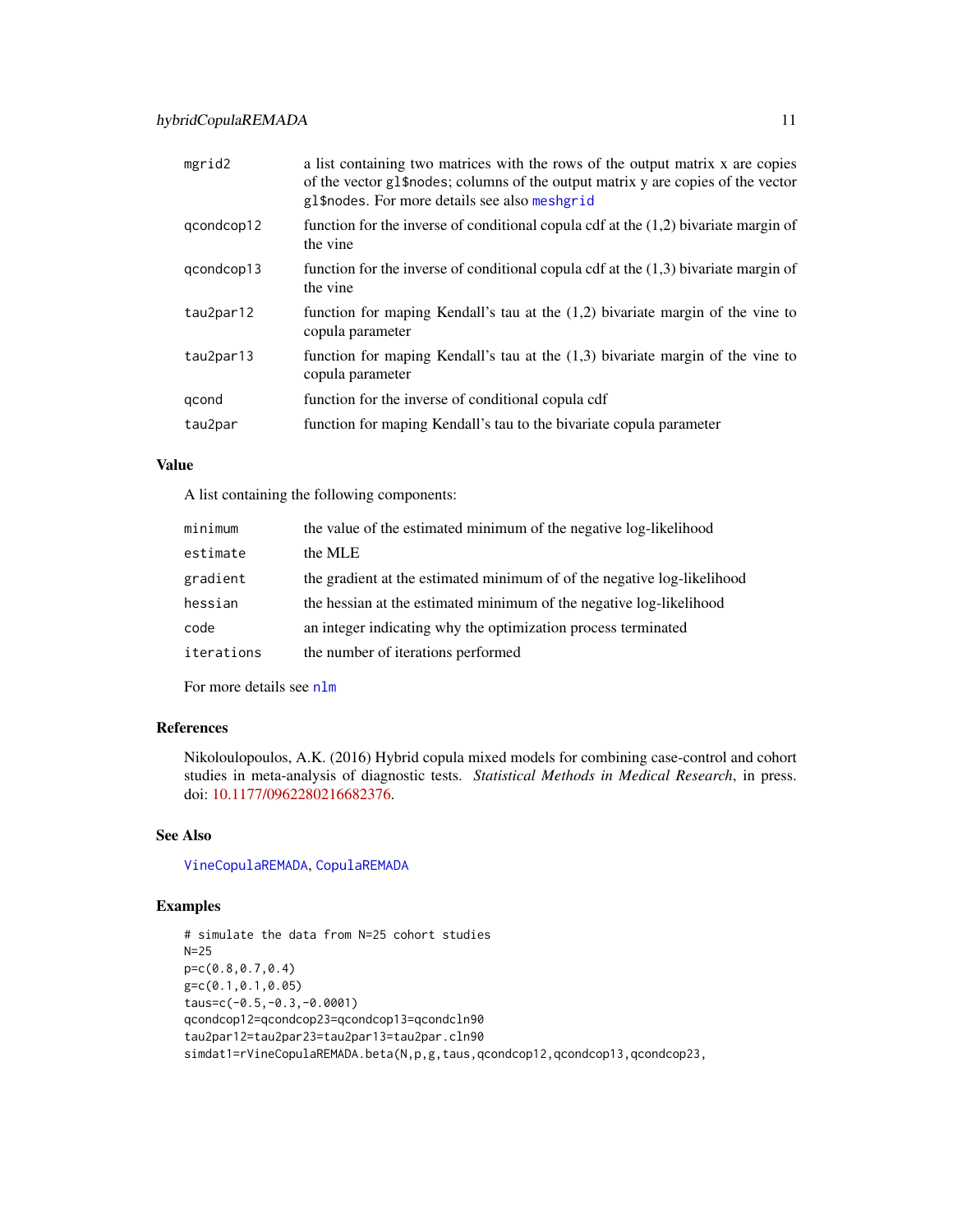```
tau2par12,tau2par13,tau2par23)
# simulate data from the N=25 case-control studies
tau=0.5
p=p[-3]
g = g[-3]simdat2=rCopulaREMADA.beta(N,p,g,tau,rcln,tau2par.cln)
# combine the data
TP=c(simdat1$TP,simdat2$TP)
TN=c(simdat1$TN,simdat2$TN)
FP=c(simdat1$FP,simdat2$FP)
FN=c(simdat1$FN,simdat2$FN)
type=rep(c(1,2),each=N)# fit the hybrid copula mixed model
nq=21
gl=gauss.quad.prob(nq,"uniform")
mgrid1<- meshgrid(gl$n,gl$n,gl$n,nargout=3)
mgrid2<- meshgrid(gl$n,gl$n)
perm=1
qcond=qcondcln
tau2par=tau2par.cln
# est=hybridCopulaREMADA.beta(TP,FN,FP,TN,type,perm,gl,mgrid1,mgrid2,
# qcondcop12,qcondcop13,tau2par12,tau2par13,qcond,tau2par)
```
LAG *The lymphangiography data*

#### Description

Data on 17 studies of lymphangiography (LAG) for the diagnosis of lymph node metastasis in women with cervical cancer, one of three imaging techniques in the meta-analysis in Scheidler et al. (1997). Diagnosis of metastatic disease by LAG is based on the presence of nodal-filling defects.

#### Usage

data(LAG)

# Format

A data frame with 17 observations on the following 4 variables.

- TP the number of true positives
- FN the number of false negatives
- FP the number of false positives
- TN the number of true negatives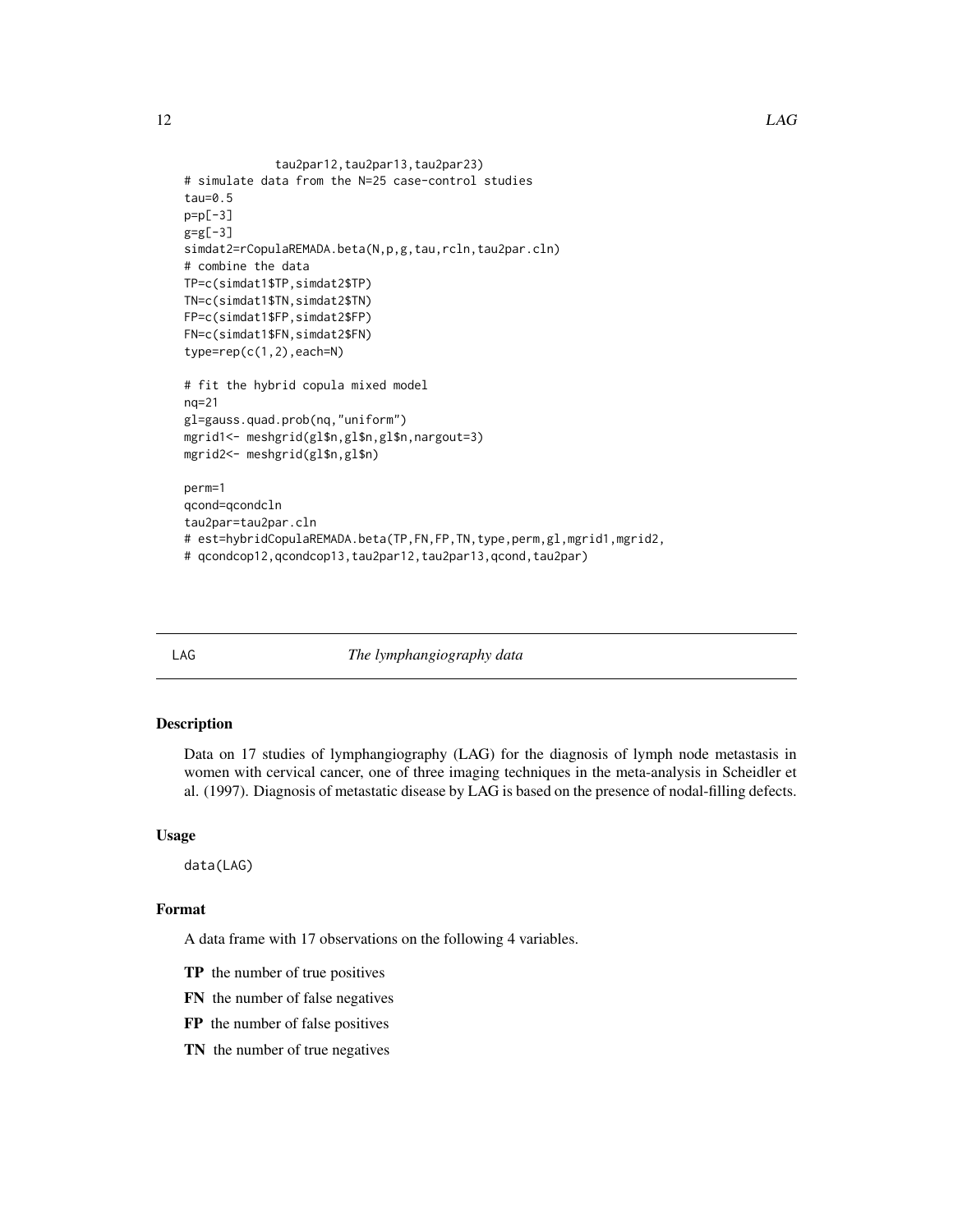#### <span id="page-12-0"></span>mgrid the contract of the contract of the contract of the contract of the contract of the contract of the contract of the contract of the contract of the contract of the contract of the contract of the contract of the cont

#### References

Scheidler, J., H. Hricak, K. K. Yu, L. Subak, and M. R. Segal. (1997) Radiological evaluation of lymph node metastases in patients with cervical cancer: A meta-analysis. *Journal of the American Medical Association*, 278, 1096–1101.

mgrid *A list containing four-dimensional arrays*

# Description

A list containing four-dimensional arrays. Replicates of the quadrature points that produce an 4 dimensional full grid.

#### Examples

data(mgrid15) dim(mgrid15\$x) dim(mgrid15\$y) dim(mgrid15\$z) dim(mgrid15\$w) data(mgrid30) dim(mgrid30\$x) dim(mgrid30\$y) dim(mgrid30\$z) dim(mgrid30\$w) data(mgrid50) dim(mgrid50\$x) dim(mgrid50\$y) dim(mgrid50\$z) dim(mgrid50\$w)

MRI *The magnetic resonance imaging data*

#### Description

Data on 10 studies of magnetic resonance imaging (MRI) for the diagnosis of lymph node metastasis in women with cervical cancer, the last imaging technique in the meta-analysis in Scheidler et al. (1997). Diagnosis of metastatic disease by MRI relies on nodal enlargement.

#### Usage

data(MRI)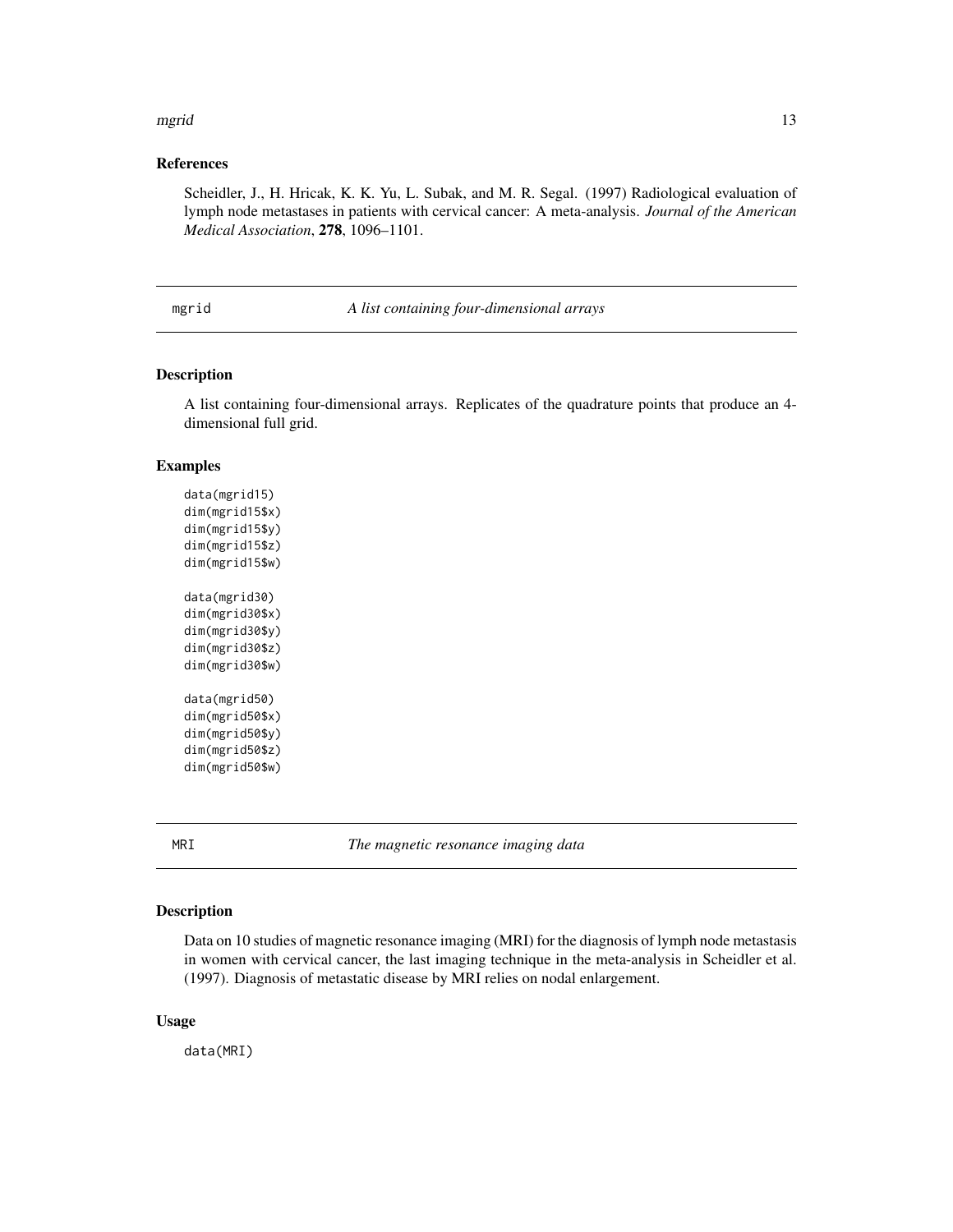# Format

A data frame with 10 observations on the following 4 variables.

- TP the number of true positives
- FN the number of false negatives
- FP the number of false positives
- TN the number of true negatives

# References

Scheidler, J., H. Hricak, K. K. Yu, L. Subak, and M. R. Segal. (1997) Radiological evaluation of lymph node metastases in patients with cervical cancer: A meta-analysis. *Journal of the American Medical Association*, 278, 1096–1101.

OGT *The orale glucose tolerance data*

# Description

Data on 10 studies of the oral glucose tolerance test for the diagnosis of diabetes mellitus in patients during acute coronary syndrome hospitalization in Ye et al. (2012).

#### Usage

data(OGT)

# Format

A data frame with 10 observations on the following 4 variables.

- TP the number of true positives
- FN the number of false negatives
- FP the number of false positives
- TN the number of true negatives

#### References

Ye, Y., Xie, H., Zhao, X., Zhang, S. (2012) The oral glucose tolerance test for the diagnosis of diabetes mellitus in patients during acute coronary syndrome hospitalization: a meta-analysis of diagnostic test accuracy. *Cardiovascular Diabetology*, 11(5):155.

<span id="page-13-0"></span>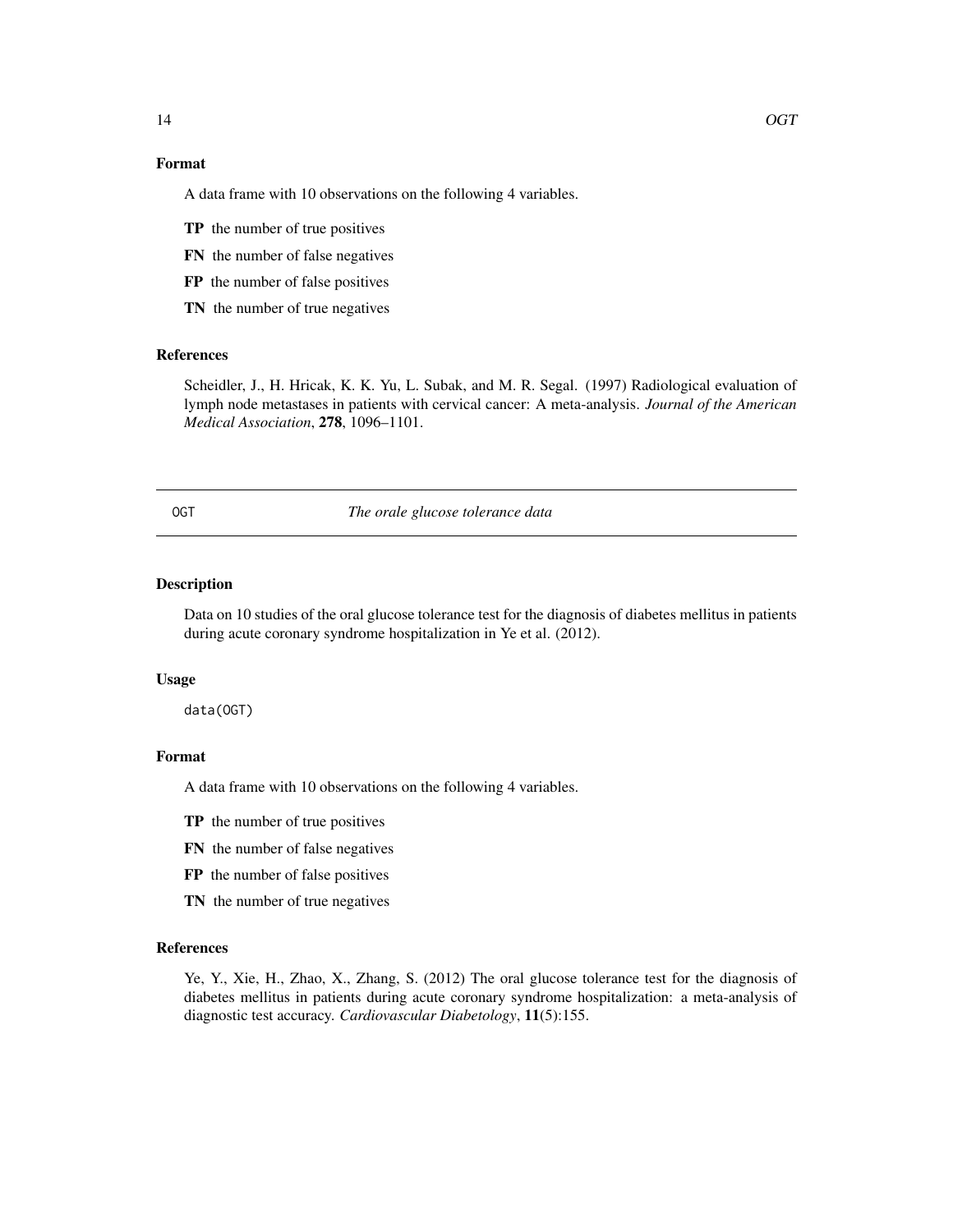<span id="page-14-0"></span>

Bivariate copula conditional distribution functions

#### Usage

```
pcondbvn(v,u,cpar)
pcondfrk(v,u,cpar)
pcondcln(v,u,cpar)
pcondcln90(v,u,cpar)
pcondcln270(v,u,cpar)
```
# Arguments

| $\mathsf{V}$ | conditioning value in interval 0.1; could be a vector |
|--------------|-------------------------------------------------------|
| u            | value in interval 0,1; could be a vector              |
| cpar         | copula parameter: scalar.                             |

### Details

Choices appending 'cop' are bvn, frk, cln, cln90 (rotated by 90 degrees cln), cln180 (rotated by 180 degrees cln), cln270 (rotated by 270 degrees cln).

See help page for [dcop](#page-7-1) for the abbreviations of the copula names.

#### Value

inverse conditional cdf value(s)

# References

Joe H (1997) *Multivariate Models and Dependence Concepts*. Chapman & Hall

Joe H (2014) *Dependence Modeling with Copulas*. Chapman & Hall

Joe H (2014) *CopulaModel: Dependence Modeling with Copulas*. [http://copula.stat.ubc.](http://copula.stat.ubc.ca/) [ca/](http://copula.stat.ubc.ca/).

# See Also

[dcop](#page-7-1) [rcop](#page-18-1)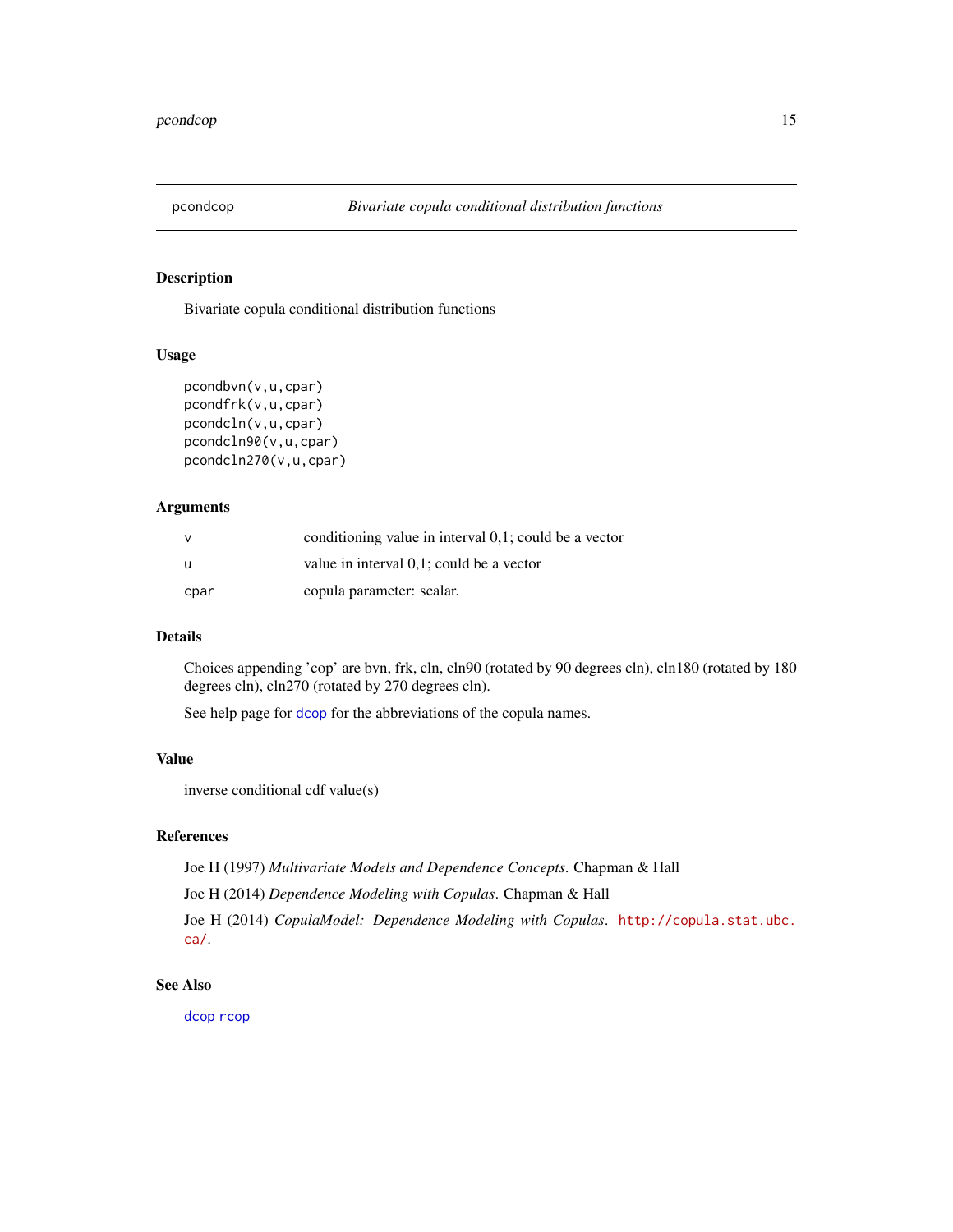<span id="page-15-1"></span><span id="page-15-0"></span>

Bivariate copula conditional quantile functions

#### Usage

```
qcondbvn(p,u,cpar)
qcondfrk(p,u,cpar)
qcondcln(p,u,cpar)
qcondcln90(p,u,cpar)
qcondcln270(p,u,cpar)
```
# Arguments

| u    | conditioning value in interval 0.1; could be a vector |
|------|-------------------------------------------------------|
| p    | quantile in interval 0,1; could be a vector           |
| cpar | copula parameter: scalar.                             |

# Details

Choices appending 'cop' are bvn, frk, cln, cln90 (rotated by 90 degrees cln), cln180 (rotated by 180 degrees cln), cln270 (rotated by 270 degrees cln).

See help page for [dcop](#page-7-1) for the abbreviations of the copula names.

#### Value

inverse conditional cdf value(s)

# References

Joe H (1997) *Multivariate Models and Dependence Concepts*. Chapman & Hall

Joe H (2014) *Dependence Modeling with Copulas*. Chapman & Hall

Joe H (2014) *CopulaModel: Dependence Modeling with Copulas*. [http://copula.stat.ubc.](http://copula.stat.ubc.ca/) [ca/](http://copula.stat.ubc.ca/).

# See Also

[dcop](#page-7-1) [rcop](#page-18-1)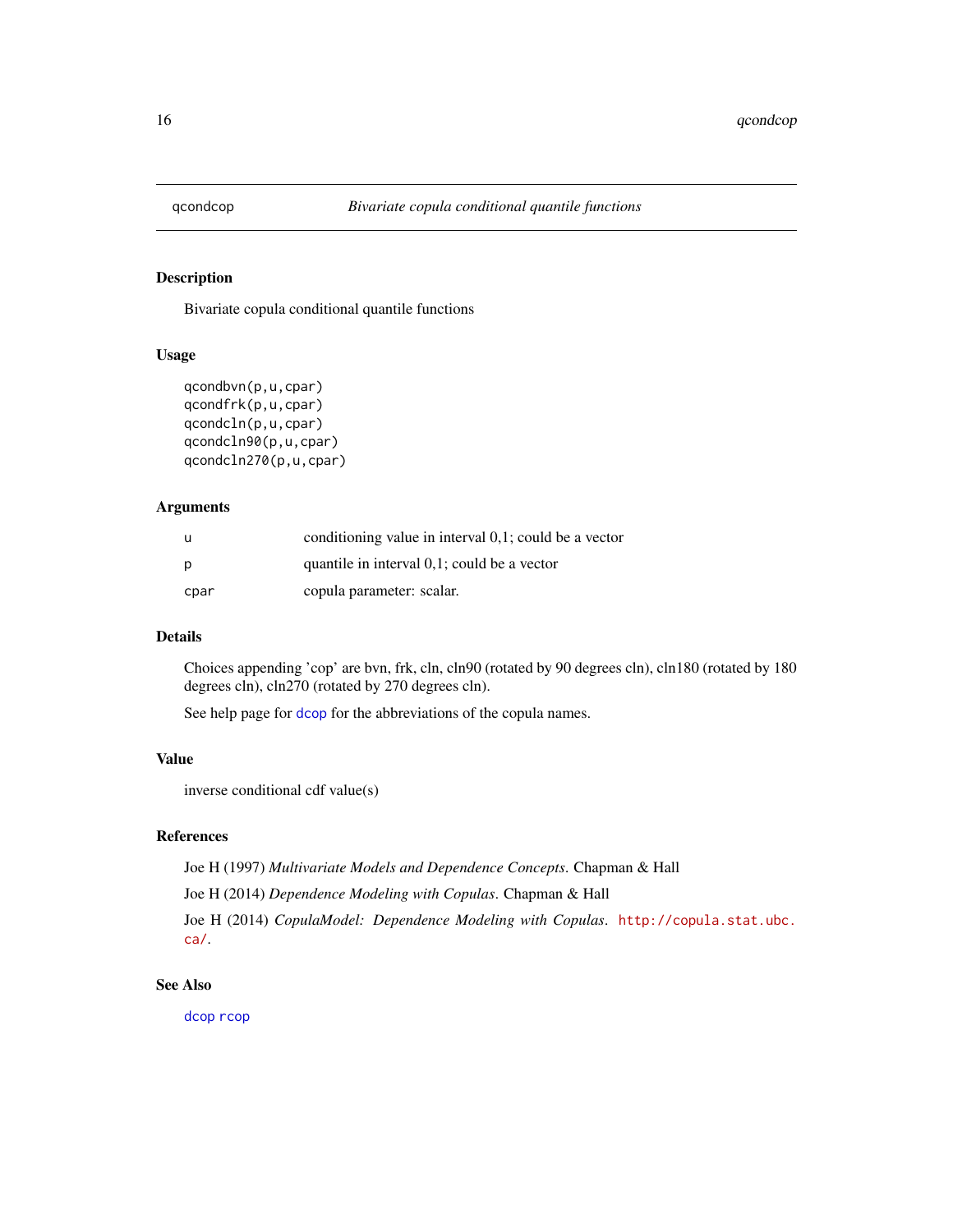<span id="page-16-0"></span>quadVineCopulaREMADA *Maximum likelhood estimation for quadrivariate D-vine copula mixed models for joint meta-analysis and comparison of two diagnostic tests*

#### Description

The estimated parameters can be obtained by using a quasi-Newton method applied to the logarithm of the joint likelihood. This numerical method requires only the objective function, i.e., the logarithm of the joint likelihood, while the gradients are computed numerically and the Hessian matrix of the second order derivatives is updated in each iteration. The standard errors (SE) of the ML estimates can be also obtained via the gradients and the Hessian computed numerically during the maximization process.

#### Usage

```
quadVineCopulaREMADA.norm(TP1,FN1,FP1,TN1,TP2,FN2,FP2,TN2,
                               gl,mgrid,qcond1,pcond1,tau2par1,
                               qcond2,pcond2,tau2par2)
quadVineCopulaREMADA.beta(TP1,FN1,FP1,TN1,TP2,FN2,FP2,TN2,
                               gl,mgrid,qcond1,pcond1,tau2par1,
                               qcond2, pcond2, tau2par2)
quadVineCopulaREMADA.norm.beta(TP1,FN1,FP1,TN1,TP2,FN2,FP2,TN2,
                               gl,mgrid,qcond1,pcond1,tau2par1,
                               qcond2, pcond2, tau2par2)
```
#### Arguments

| TP <sub>1</sub> | the number of true positives for test 1                                                       |
|-----------------|-----------------------------------------------------------------------------------------------|
| FN <sub>1</sub> | the number of false negatives for test 1                                                      |
| FP <sub>1</sub> | the number of false positives for test 1                                                      |
| TN <sub>1</sub> | the number of true negatives for test 1                                                       |
| TP <sub>2</sub> | the number of true positives for test 2                                                       |
| FN <sub>2</sub> | the number of false negatives for test 2                                                      |
| FP <sub>2</sub> | the number of false positives for test 2                                                      |
| TN <sub>2</sub> | the number of true negatives for test 2                                                       |
| gl              | a list containing the components of Gauss-Legendre nodes gl\$nodes and weights<br>gl\$weights |
| mgrid           | a list containing 4-dimensional arrays.                                                       |
| qcond1          | function for the inverse conditional copula cdf at the $(1,2)$ bivariate margin               |
| pcond1          | function for the conditional copula cdf at the $(1,2)$ bivariate margin                       |
| tau2par1        | function for maping Kendall's tau at the $(1,2)$ bivariate margin to copula param-<br>eter    |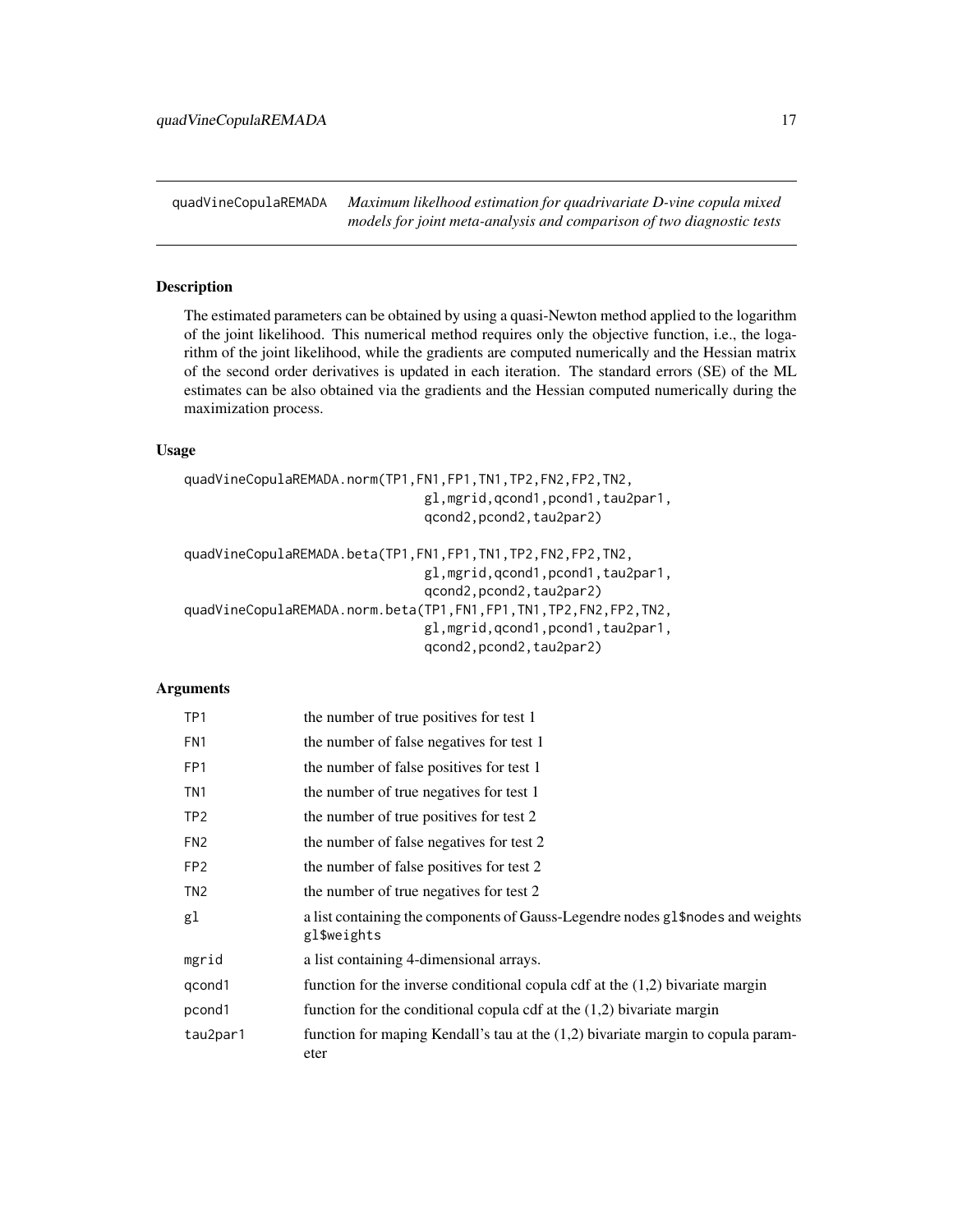<span id="page-17-0"></span>

| qcond2   | function for the inverse conditional copula cdf at the $(3,4)$ bivariate margin          |
|----------|------------------------------------------------------------------------------------------|
| pcond2   | function for the conditional copula cdf at the $(3,4)$ bivariate margin                  |
| tau2par2 | function for maping Kendall's tau at the (3,4) bivariate margin to copula param-<br>eter |

#### Value

A list containing the following components:

| minimum    | the value of the estimated minimum of the negative log-likelihood       |
|------------|-------------------------------------------------------------------------|
| estimate   | the MLE                                                                 |
| gradient   | the gradient at the estimated minimum of of the negative log-likelihood |
| hessian    | the hessian at the estimated minimum of the negative log-likelihood     |
| code       | an integer indicating why the optimization process terminated           |
| iterations | the number of iterations performed                                      |

For more details see [nlm](#page-0-0)

# References

Nikoloulopoulos, A.K. (2018b) A D-vine copula mixed model for joint meta-analysis and comparison of diagnostic tests. *ArXiv e-prints*, arXiv:1805.09674. <https://arxiv.org/abs/1805.09674>.

# Examples

```
nq=15
gl=gauss.quad.prob(nq,"uniform")
data(mgrid15)
```
data(arthritis) attach(arthritis)

qcond1=qcondcln270 pcond1=pcondcln270 tau2par1=tau2par.cln270

qcond2=qcondfrk pcond2=pcondfrk tau2par2=tau2par.frk

```
# out<-quadVineCopulaREMADA.norm(TP1,FN1,FP1,TN1,TP2,FN2,FP2,TN2,
# gl,mgrid15,qcond1,pcond1,tau2par1,qcond2,pcond2,tau2par2)
```
detach(arthritis)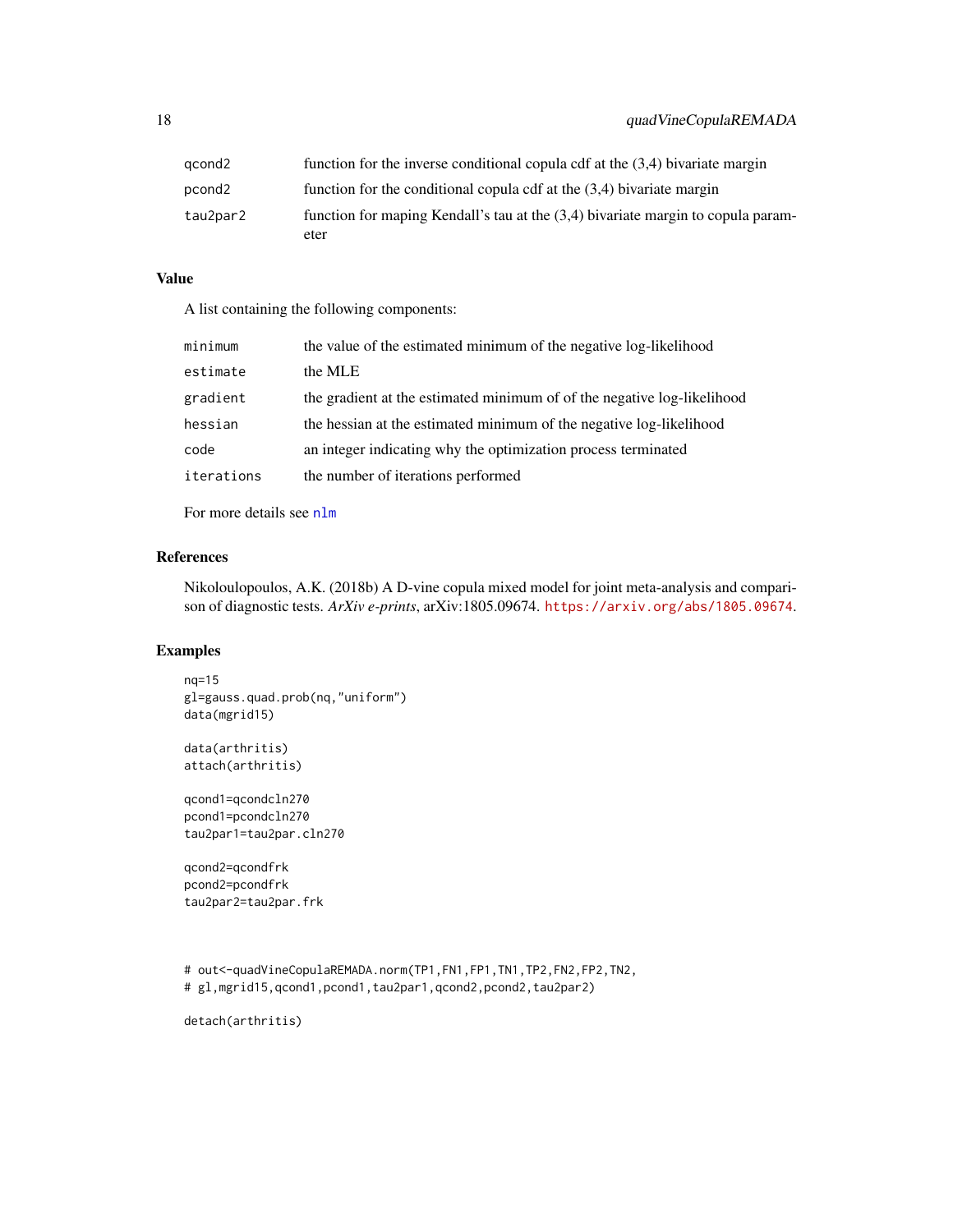<span id="page-18-1"></span><span id="page-18-0"></span>

Simulation from parametric bivariate copula families

#### Usage

```
rbvn(N,cpar)
rfrk(N,cpar)
rcln(N,cpar)
rcln90(N,cpar)
rcln270(N,cpar)
```
# Arguments

| N    | sample size              |
|------|--------------------------|
| cpar | copula parameter: scalar |

# Details

Choices are 'cop' in rcop are bvn, frk, cln, cln90 (rotated by 90 degrees cln), cln180 (rotated by 180 degrees cln), cln270 (rotated by 270 degrees cln).

See help page for [dcop](#page-7-1) for the abbreviations of the copula names.

# Value

 $nx2$  matrix with values in  $(0,1)$ 

# References

Joe H (1997) *Multivariate Models and Dependence Concepts*. Chapman & Hall

Joe H (2014) *Dependence Modeling with Copulas*. Chapman & Hall

Joe H (2014) *CopulaModel: Dependence Modeling with Copulas*. [http://copula.stat.ubc.](http://copula.stat.ubc.ca/) [ca/](http://copula.stat.ubc.ca/).

# See Also

[qcondcop](#page-15-1) [dcop](#page-7-1)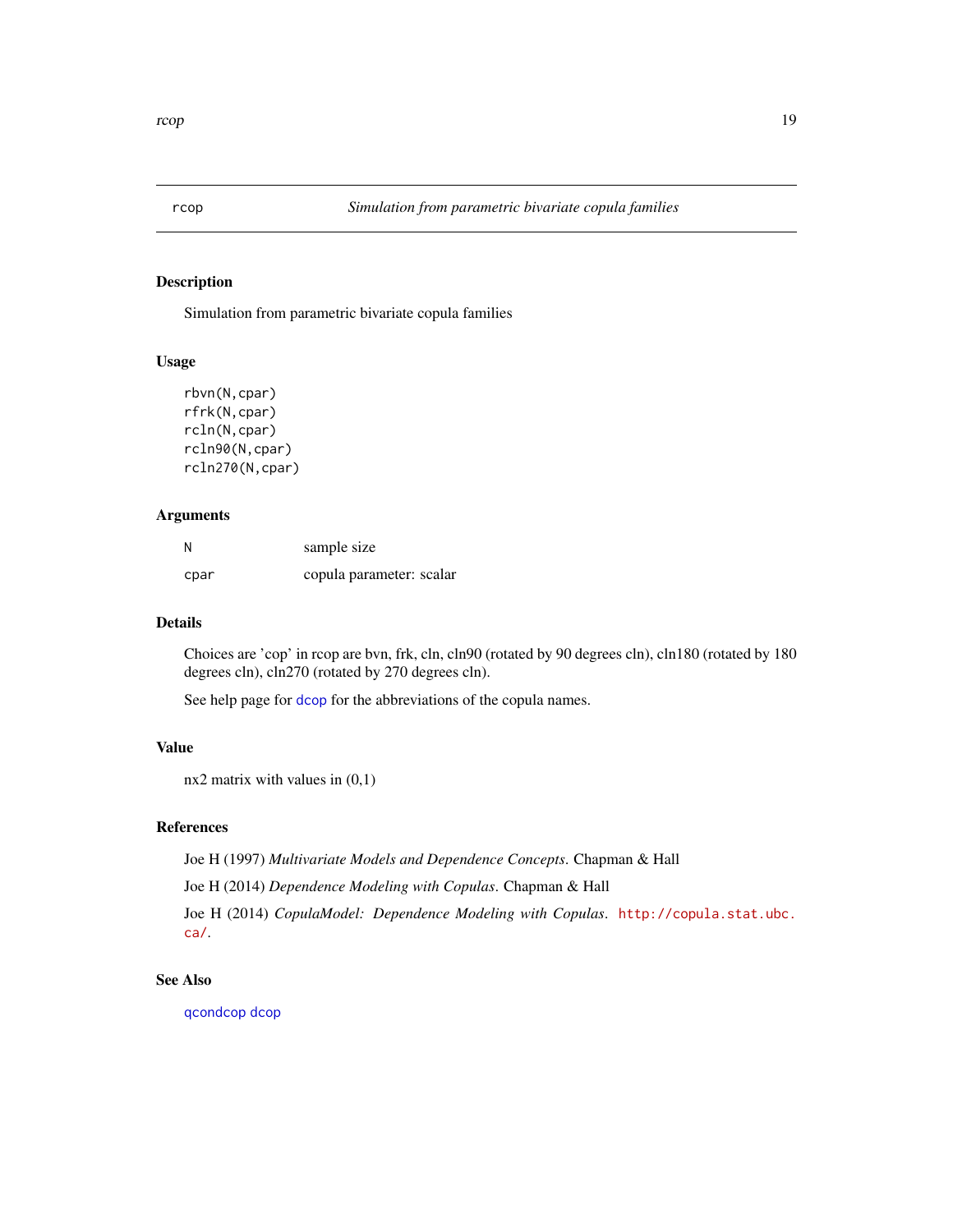<span id="page-19-1"></span><span id="page-19-0"></span>

To simulate the data we have used the following steps:

- 1. Simulate the study size n from a shifted gamma distribution with parameters  $\alpha = 1.2, \beta =$  $0.01, lag = 30$  and round off to the nearest integer.
- 2. Simulate  $(u_1, u_2)$  from a parametric family of copulas 'cop'.
- 3. Convert to beta realizations or normal realizations.
- 4. Draw the number of diseased  $n_1$  from a  $B(n, 0.43)$  distribution.
- 5. Set  $n_2 = n n_1$ ,  $y_j = n_j x_j$  and then round  $y_j$  for  $j = 1, 2$ .

#### Usage

rCopulaREMADA.norm(N,p,si,tau,rcop,tau2par) rCopulaREMADA.beta(N,p,g,tau,rcop,tau2par)

#### Arguments

| N       | sample size                                                  |
|---------|--------------------------------------------------------------|
| p       | Pair $(\pi_1, \pi_2)$ of sensitivity/specificity             |
| si      | Pair ( $\sigma_1, \sigma_2$ ) of variability; normal margins |
| g       | Pair $(\gamma_1, \gamma_2)$ of variability; beta margins     |
| tau     | Kendall's tau value                                          |
| rcop    | function for copula generation                               |
| tau2par | function for mapping from Kendall's tau to copula parameter  |

#### Value

A list containing the following simulated components:

| TP        | the number of true positives  |
|-----------|-------------------------------|
| FN        | the number of false negatives |
| <b>FP</b> | the number of false positives |
| TN        | the number of true negatives  |

## References

Nikoloulopoulos, A.K. (2015) A mixed effect model for bivariate meta-analysis of diagnostic test accuracy studies using a copula representation of the random effects distribution. *Statistics in Medicine*, 34, 3842–3865. doi: [10.1002/sim.6595.](http://doi.org/10.1002/sim.6595)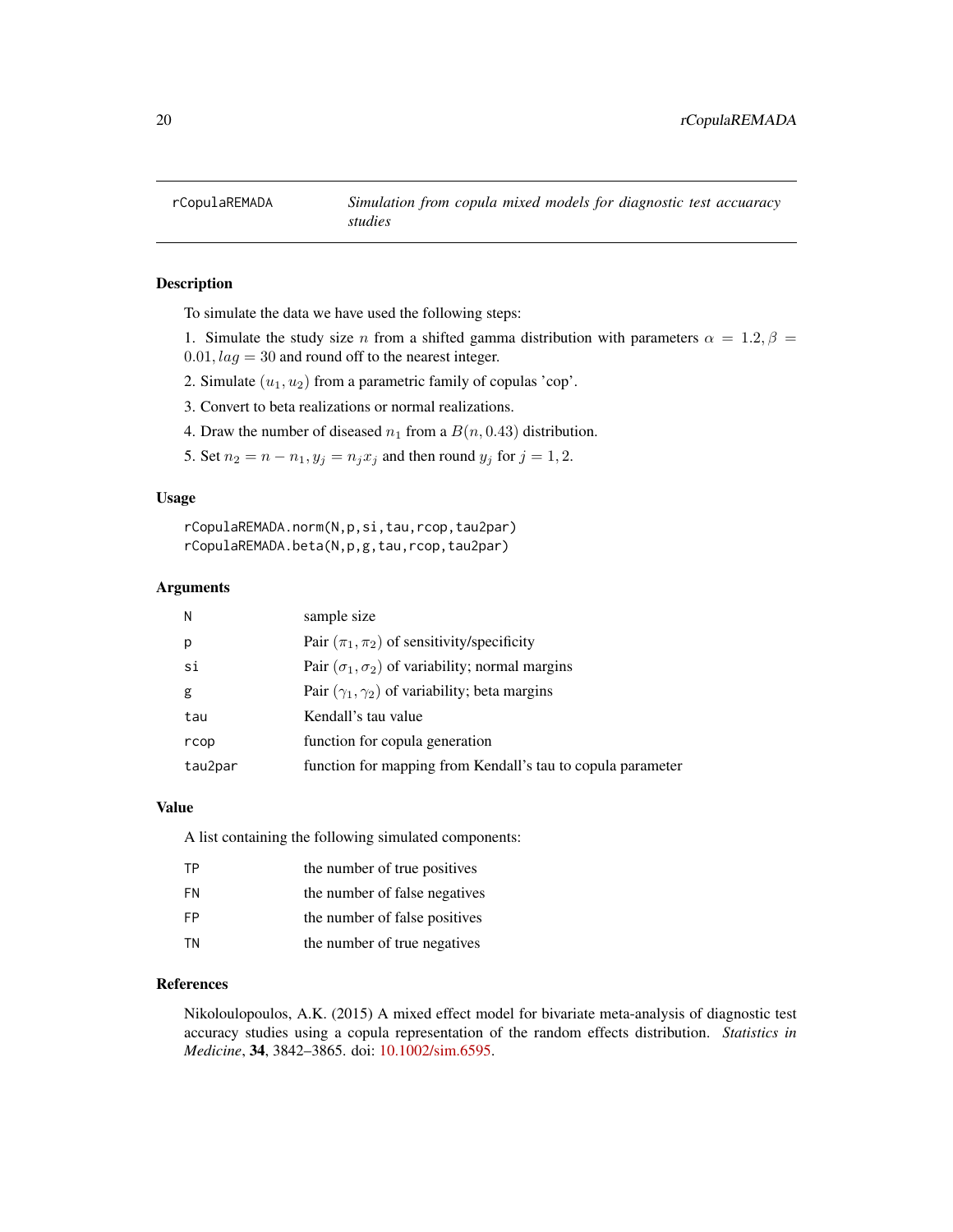# <span id="page-20-0"></span>rVineCopulaREMADA 21

#### See Also

[CopulaREMADA](#page-3-1) [rcop](#page-18-1)

# Examples

```
nq=15
gl=gauss.quad.prob(nq,"uniform")
mgrid<- meshgrid(gl$n,gl$n)
N=20
tau=-0.5
p=c(0.7,0.9)
g=c(0.2,0.1)
simDat=rCopulaREMADA.beta(N,p,g,tau,rcln270,tau2par.cln270)
TP=simDat$TP
TN=simDat$TN
FP=simDat$FP
FN=simDat$FN
c270est.b=CopulaREMADA.beta(TP,FN,FP,TN,gl,mgrid,qcondcln270,tau2par.cln270)
si=c(2,1)tau=0.5
simDat=rCopulaREMADA.norm(N,p,si,tau,rcln,tau2par.cln)
TP=simDat$TP
TN=simDat$TN
FP=simDat$FP
FN=simDat$FN
cest.n=CopulaREMADA.norm(TP,FN,FP,TN,gl,mgrid,qcondcln,tau2par.cln)
```
<span id="page-20-1"></span>rVineCopulaREMADA *Simulation from vine copula mixed models for diagnostic test accuaracy studies accounting for disease prevalence*

# Description

To simulate the data we have used the following steps:

- 1. Simulate the study size n from a shifted gamma distribution with parameters  $\alpha = 1.2, \beta =$  $0.01, lag = 30$  and round off to the nearest integer.
- 2. Simulate  $(u_1, u_2, u_3)$  from a trivariate C-vine copula. See also [cvinesim](#page-6-1).
- 3. Convert to beta realizations or normal realizations.
- 4. Set the number of diseased  $n_1 = nx_1$ .
- 5. Set  $n_2 = n n_1$ ,  $y_j = n_j x_j$  and then round  $y_j$  for  $j = 1, 2$ .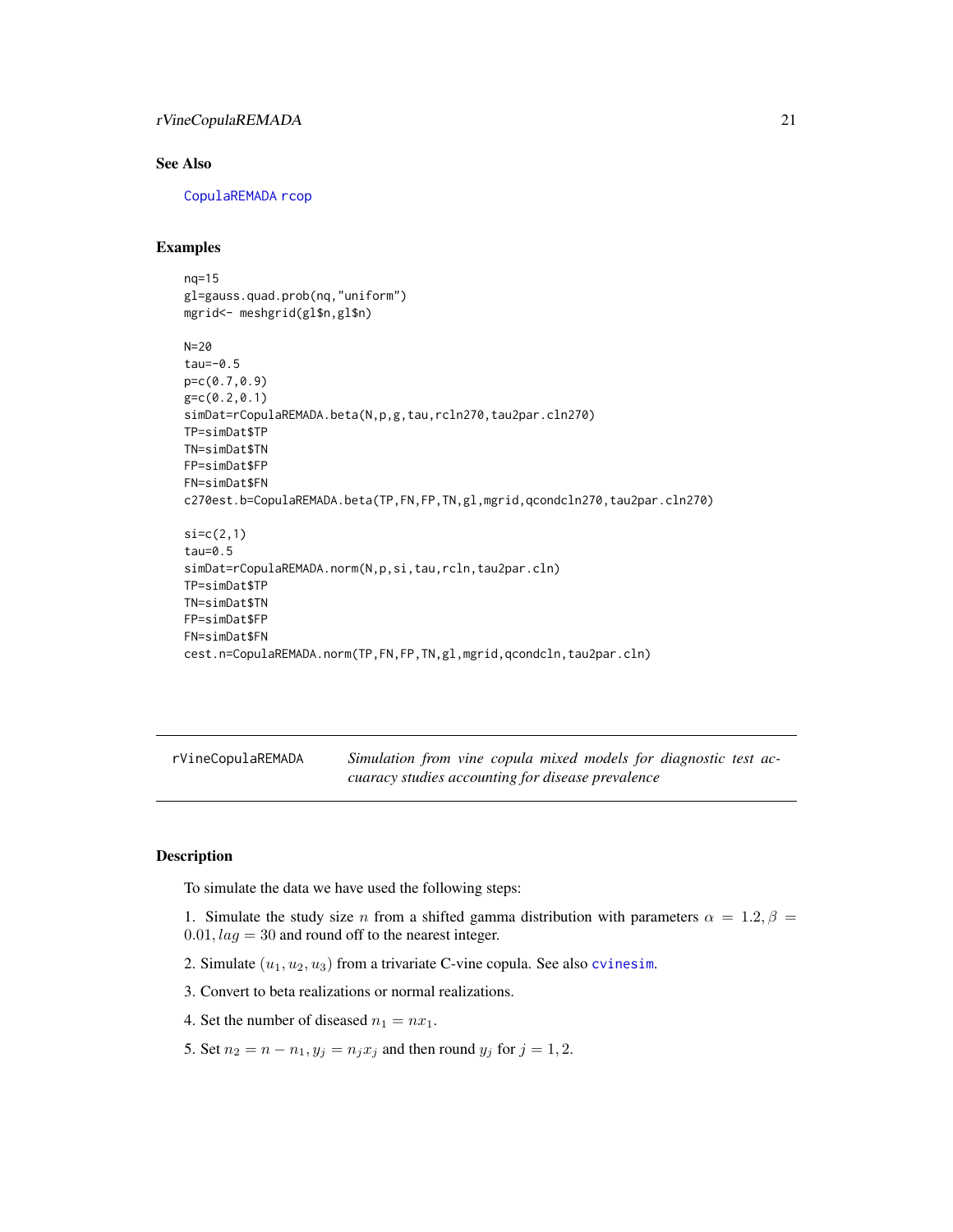# <span id="page-21-0"></span>Usage

```
rVineCopulaREMADA.beta(N,p,g,taus,qcondcop12,qcondcop13,qcondcop23,
             tau2par12,tau2par13,tau2par23)
rVineCopulaREMADA.norm(N,p,si,taus,qcondcop12,qcondcop13,qcondcop23,
             tau2par12,tau2par13,tau2par23)
```
# Arguments

| N          | sample size                                                                                                  |
|------------|--------------------------------------------------------------------------------------------------------------|
| p          | Vector $(\pi_1, \pi_2, \pi_3)$ of sensitivity/specificity/prevalence                                         |
| si         | Vector ( $\sigma_1, \sigma_2, \sigma_3$ ) of variability; normal margins                                     |
| g          | Vector $(\gamma_1, \gamma_2, \gamma_3)$ of variability; beta margins                                         |
| taus       | Kendall's tau values                                                                                         |
| qcondcop12 | function for the inverse of conditional copula cdf at the $(1,2)$ bivariate margin                           |
| qcondcop13 | function for the inverse of conditional copula cdf at the $(1,3)$ bivariate margin                           |
| qcondcop23 | function for the inverse of conditional copula cdf at the $(2,311)$ bivariate margin                         |
| tau2par12  | function for maping Kendall's tau at the $(1,2)$ bivariate margin to copula param-<br>eter                   |
| tau2par13  | function for maping Kendall's tau at the $(1,3)$ bivariate margin to copula param-<br>eter                   |
| tau2par23  | function for maping Kendall's tau at the $(2,311)$ bivariate margin to the condi-<br>tional copula parameter |

# Value

A list containing the following simulated components:

| TP        | the number of true positives  |
|-----------|-------------------------------|
| FN        | the number of false negatives |
| <b>FP</b> | the number of false positives |
| TN        | the number of true negatives  |

#### References

Nikoloulopoulos, A.K. (2017) A vine copula mixed effect model for trivariate meta-analysis of diagnostic test accuracy studies accounting for disease prevalence. *Statistical Methods in Medical Research*, 26, 2270–2286. doi: [10.1177/0962280215596769.](http://doi.org/10.1177/0962280215596769)

# See Also

[rCopulaREMADA](#page-19-1) [rcop](#page-18-1) [cvinesim](#page-6-1)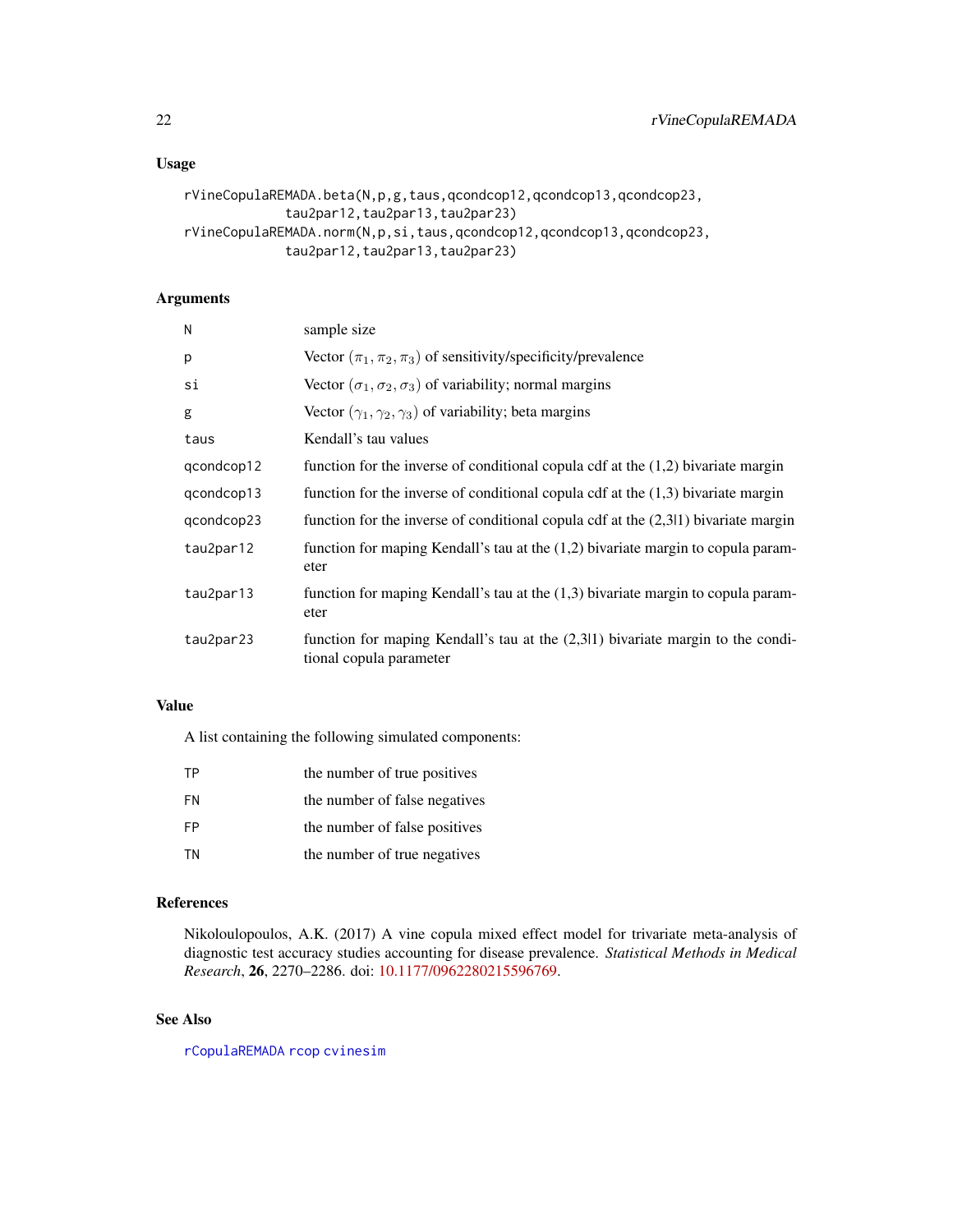#### <span id="page-22-0"></span> $SROC$  23

# Examples

```
p=c(0.8,0.7,0.4)
g=c(0.1,0.1,0.05)
taus=c(-0.5,-0.3,-0.0001)
qcondcop12=qcondcop23=qcondcop13=qcondcln90
tau2par12=tau2par23=tau2par13=tau2par.cln90
rVineCopulaREMADA.beta(50,p,g,taus,qcondcop12,qcondcop13,qcondcop23,
             tau2par12,tau2par13,tau2par23)
```
SROC *Summary receiver operating characteristic curves for copula mixed effect models for bivariate meta-analysis of diagnostic test accuracy studies*

# <span id="page-22-1"></span>Description

Summary receiver operating characteristic (SROC) curves are demonstrated for the proposed models through quantile regression techniques and different characterizations of the estimated bivariate random effects distribution

#### Usage

```
SROC.norm(param,dcop,qcondcop,tau2par,TP,FN,FP,TN,points=TRUE,curves=TRUE)
SROC.beta(param,dcop,qcondcop,tau2par,TP,FN,FP,TN,points=TRUE,curves=TRUE)
SROC(param.beta,param.normal,TP,FN,FP,TN)
```
#### Arguments

| param        | A vector with the sensitivities, specifities, variabilities and Kendall's tau value<br>(the latter only for SROC. norm and SROC. beta) |  |
|--------------|----------------------------------------------------------------------------------------------------------------------------------------|--|
| param.beta   | A vector with the sensitivity, specifity and variabilities of the countermonotonic<br>CopulaREMADA with beta margins                   |  |
| param.normal | A vector with the sensitivity, specifity and variabilities of the countermonotonic<br>CopulaREMADA with normal margins                 |  |
| dcop         | function for copula density                                                                                                            |  |
| gcondcop     | function for the inverse of conditional copula cdf                                                                                     |  |
| tau2par      | function for maping Kendall's tau to copula parameter                                                                                  |  |
| <b>TP</b>    | the number of true positives                                                                                                           |  |
| <b>FN</b>    | the number of false negatives                                                                                                          |  |
| <b>FP</b>    | the number of false positives                                                                                                          |  |
| TN           | the number of true negatives                                                                                                           |  |
| points       | logical: print individual studies                                                                                                      |  |
| curves       | logical: print quantile regression curves                                                                                              |  |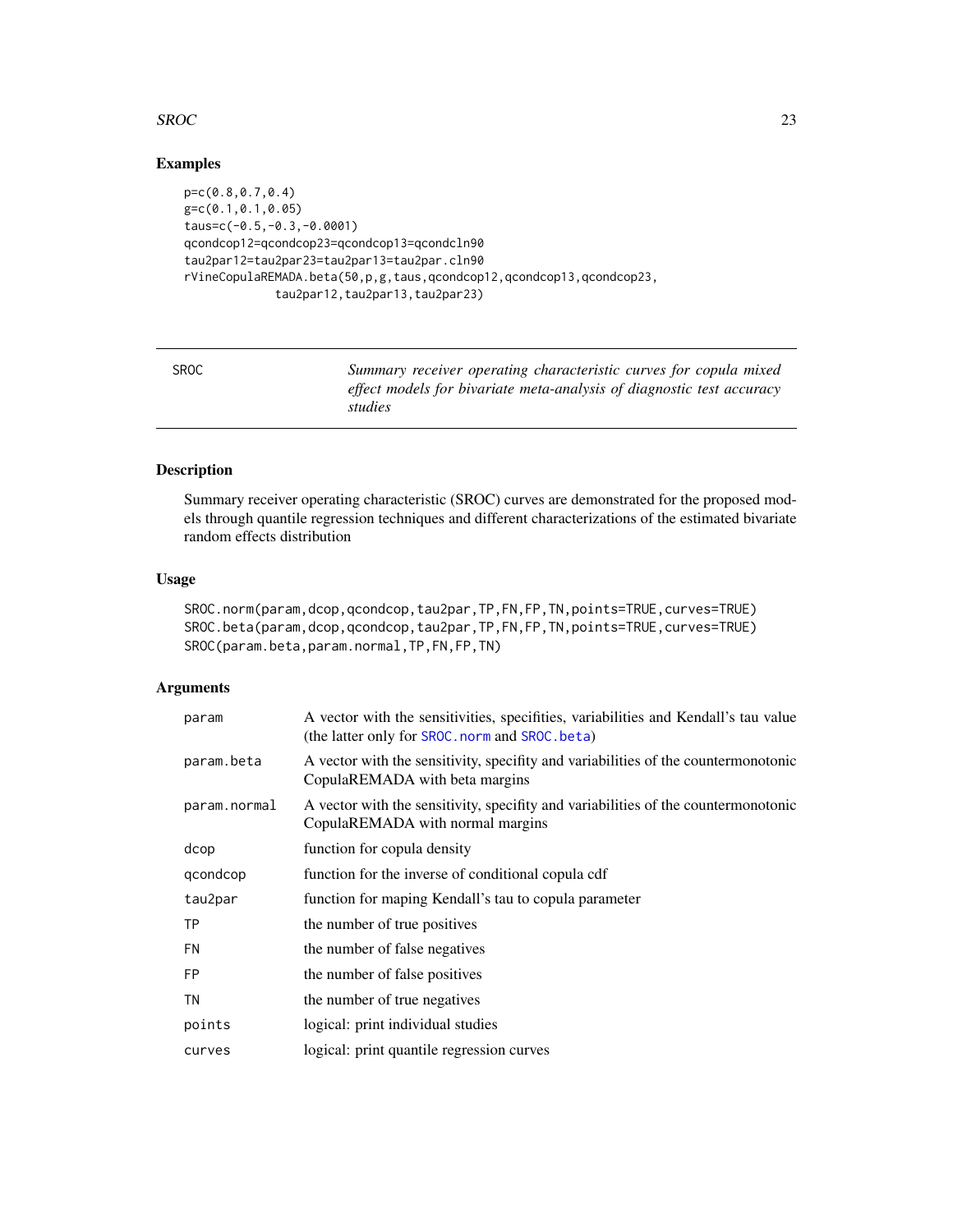## <span id="page-23-0"></span>Value

Summary receiver operating characteristic curves

# References

Nikoloulopoulos, A.K. (2015) A mixed effect model for bivariate meta-analysis of diagnostic test accuracy studies using a copula representation of the random effects distribution. *Statistics in Medicine*, 34, 3842–3865. doi: [10.1002/sim.6595.](http://doi.org/10.1002/sim.6595)

#### See Also

[CopulaREMADA](#page-3-1) [rCopulaREMADA](#page-19-1)

#### Examples

```
nq=15
gl=gauss.quad.prob(nq,"uniform")
mgrid<- meshgrid(gl$n,gl$n)
data(telomerase)
attach(telomerase)
est.n=countermonotonicCopulaREMADA.norm(TP,FN,FP,TN,gl,mgrid)
est.b=countermonotonicCopulaREMADA.beta(TP,FN,FP,TN,gl,mgrid)
SROC(est.b$e,est.n$e,TP,FN,FP,TN)
detach(telomerase)
data(LAG)
attach(LAG)
c180est.b=CopulaREMADA.beta(TP,FN,FP,TN,gl,mgrid,qcondcln180,tau2par.cln180)
SROC.beta(c180est.b$e,dcln180,qcondcln180,tau2par.cln180,TP,FN,FP,TN)
detach(LAG)
data(MRI)
attach(MRI)
c270est.n=CopulaREMADA.norm(TP,FN,FP,TN,gl,mgrid,qcondcln270,tau2par.cln270)
SROC.norm(c270est.n$e,dcln270,qcondcln270,tau2par.cln270,TP,FN,FP,TN)
detach(MRI)
```
tau2par *Mapping of Kendall's tau and copula parameter*

# **Description**

Bivariate copulas: mapping of Kendall's tau and copula parameter.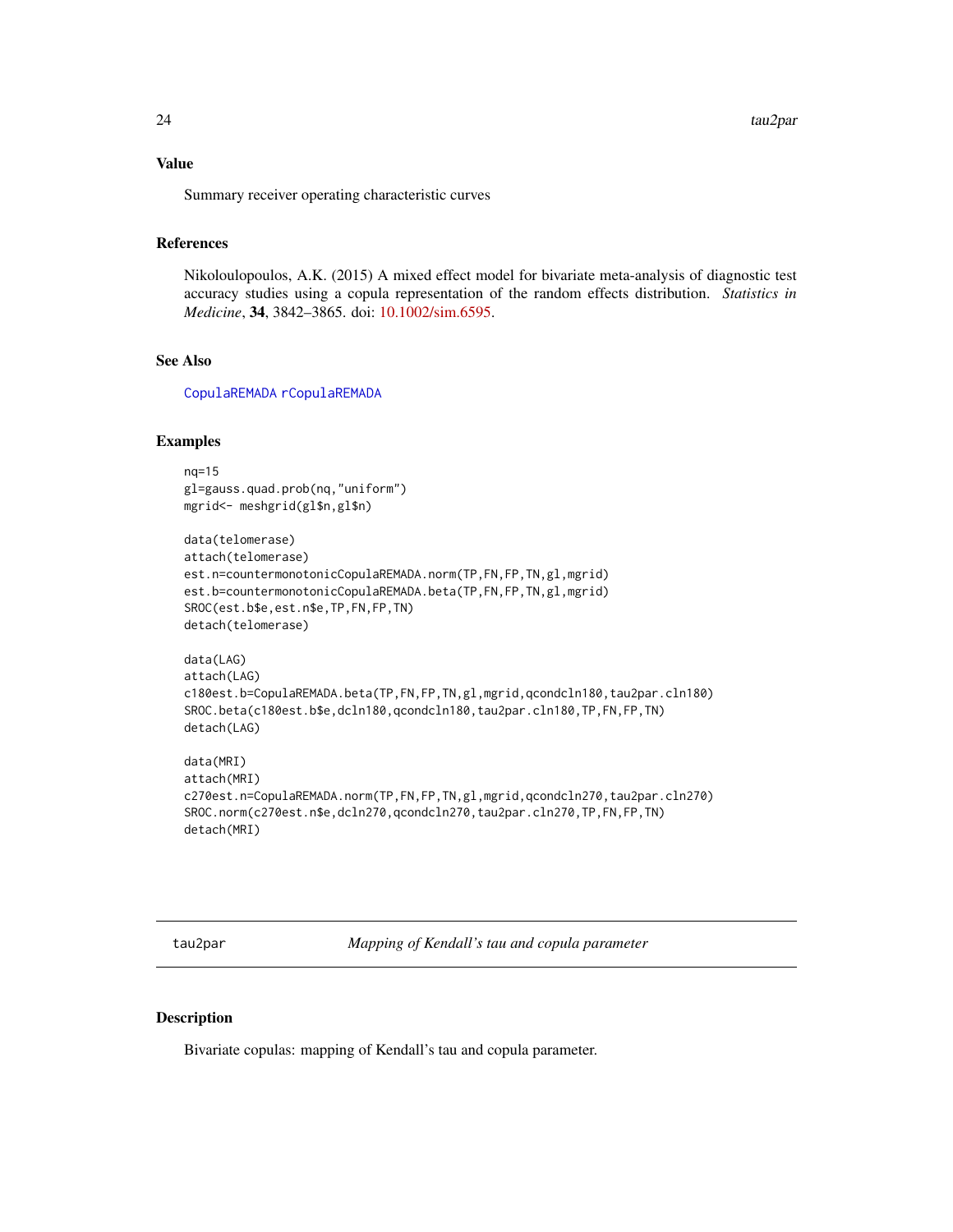#### <span id="page-24-0"></span>telomerase 25

# Usage

```
tau2par.bvn(tau)
tau2par.frk(tau)
tau2par.cln(tau)
tau2par.cln90(tau)
tau2par.cln180(tau)
tau2par.cln270(tau)
```
# Arguments

tau Kendall's tau for the copula

# Details

For abbreviations of names of copula families (after the dot in function names), see [dcop](#page-7-1) help page.

# Value

copula parameter

# References

Joe H (1997) *Multivariate Models and Dependence Concepts*. Chapman & Hall Joe H (2014) *Dependence Modeling with Copulas*. Chapman & Hall Joe H (2014) *CopulaModel: Dependence Modeling with Copulas*. [http://copula.stat.ubc.](http://copula.stat.ubc.ca/) [ca/](http://copula.stat.ubc.ca/).

## See Also

[dcop](#page-7-1)

telomerase *The telomerase data*

# Description

In Glas et al. (2003) the telomerase marker for the diagnosis of bladder cancer is evaluated using 10 studies. The interest was to define if this non-invasive and cheap marker could replace the standard of cystoscopy or histopathology.

# Usage

data(telomerase)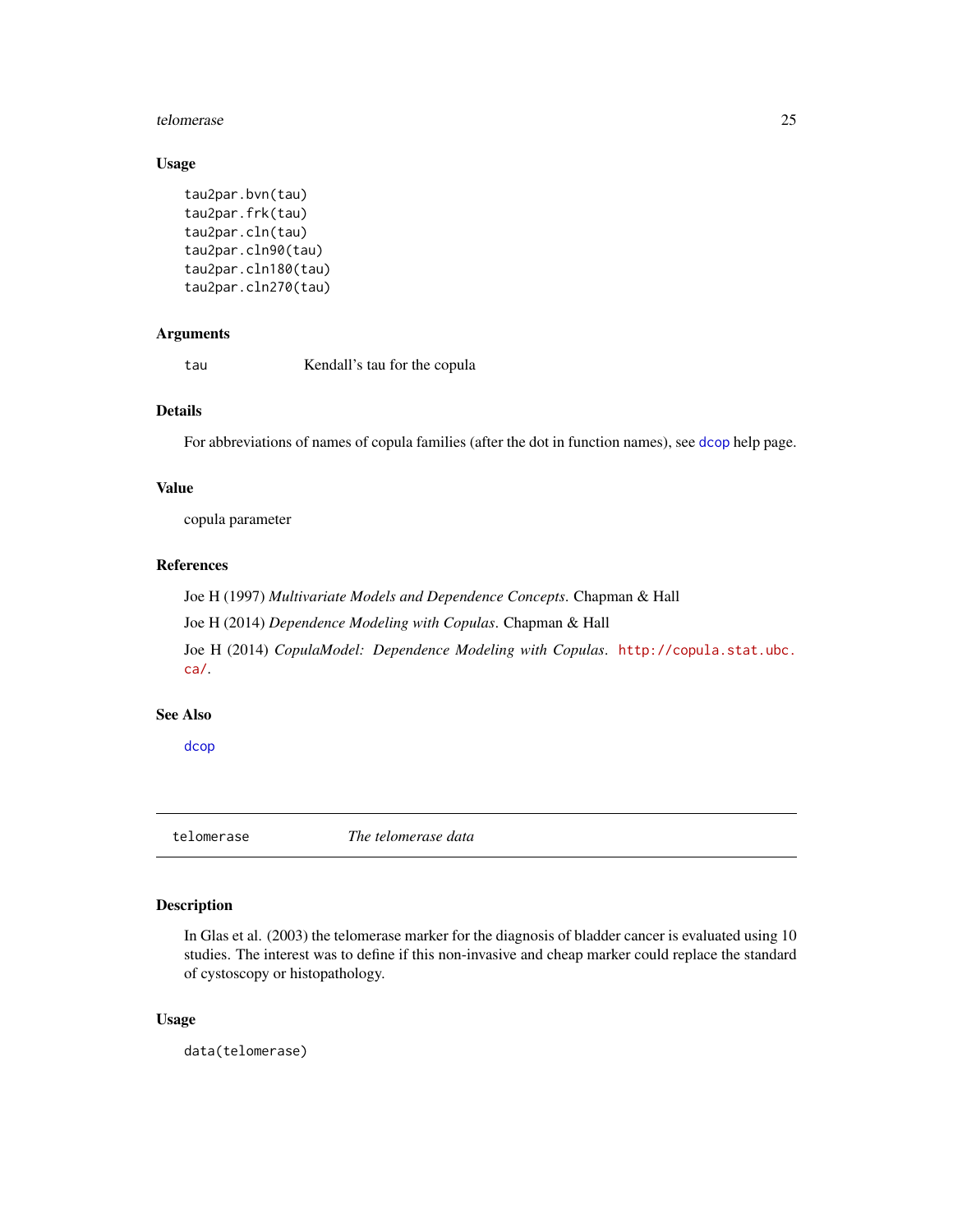#### 26 vine.vuong

#### Format

A data frame with 10 observations on the following 4 variables.

- TP the number of true positives
- FN the number of false negatives
- FP the number of false positives
- TN the number of true negatives

### References

Glas A.S., Roos D., Deutekom M., Zwinderman A.H., Bossuyt P.M., Kurth K.H. (2003) Tumor markers in the diagnosis of primary bladder cancer. A systematic review. *Journal of Urology*, 169(6), 1975–82.

vine.vuong *Vuong's test for the comparison of non-nested vine copula mixed models for diagnostic test accuaracy studies*

#### Description

Vuong (1989)'s test for the comparison of non-nested vine copula mixed models for diagnostic test accuaracy studies. It shows if a vine copula mixed model provides better fit than the standard GLMM. We compute the Vuong's test with Model 1 being the vine copula mixed model with BVN copula and normal margins, i.e., the standard GLMM.

#### Usage

```
vine.vuong.beta(qcondcop12,qcondcop13,qcondcop23,
tau2par12,tau2par13,tau2par23,param1,param2,TP,FN,FP,TN,perm,gl,mgrid)
vine.vuong.norm(qcondcop12,qcondcop13,qcondcop23,
tau2par12,tau2par13,tau2par23,param1,param2,TP,FN,FP,TN,perm,gl,mgrid)
tvine.vuong.beta(qcondcop12,qcondcop13,
tau2par12,tau2par13,param1,param2,TP,FN,FP,TN,perm,gl,mgrid)
tvine.vuong.norm(qcondcop12,qcondcop13,
tau2par12,tau2par13,param1,param2,TP,FN,FP,TN,perm,gl,mgrid)
tvine2.vuong.beta(qcondcop12,qcondcop13,
tau2par12,tau2par13,param1,param2,TP,FN,FP,TN,perm,gl,mgrid)
tvine2.vuong.norm(qcondcop12,qcondcop13,
tau2par12, tau2par13, param1, param2, TP, FN, FP, TN, perm, gl, mgrid)
```
# Arguments

| acondcop12 | function for the inverse of conditional copula cdf at the $(1,2)$ bivariate margin<br>for Model 2 |
|------------|---------------------------------------------------------------------------------------------------|
| acondcop13 | function for the inverse of conditional copula cdf at the $(1,3)$ bivariate margin<br>for Model 2 |

<span id="page-25-0"></span>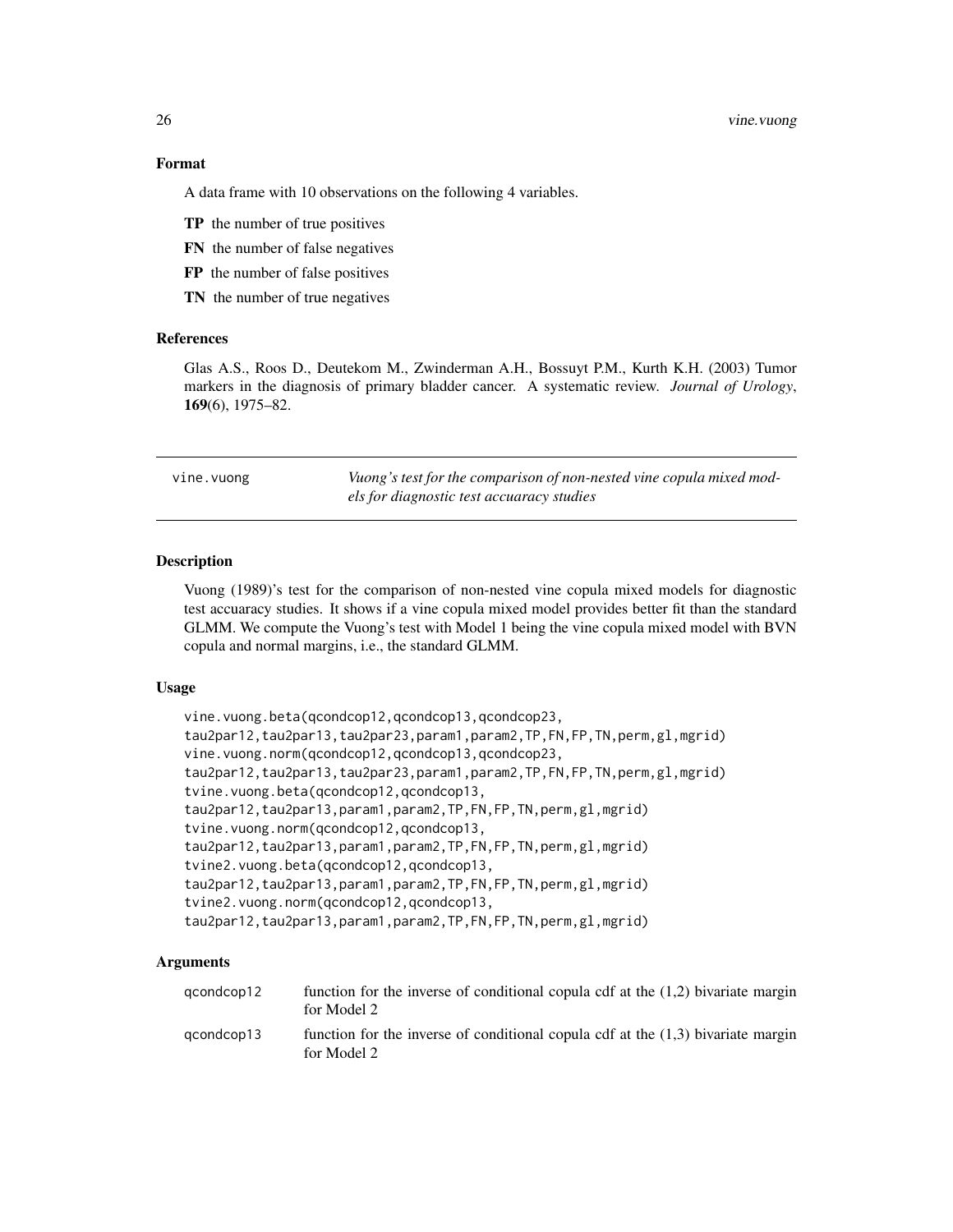<span id="page-26-0"></span>vine.vuong 27

| qcondcop23 | function for the inverse of conditional copula cdf at the $(2,311)$ bivariate margin<br>for Model 2                      |
|------------|--------------------------------------------------------------------------------------------------------------------------|
| tau2par12  | function for maping Kendall's tau at the $(1,2)$ bivariate margin to copula param-<br>eter for Model 2                   |
| tau2par13  | function for maping Kendall's tau at the $(1,3)$ bivariate margin to copula param-<br>eter for Model 2                   |
| tau2par23  | function for maping Kendall's tau at the $(2,311)$ bivariate margin to the condi-<br>tional copula parameter for Model 2 |
| param1     | parameters for the Model 1. <i>i.e.</i> , the GLMM                                                                       |
| param2     | parameters for the Model 2                                                                                               |
| <b>TP</b>  | the number of true positives                                                                                             |
| <b>FN</b>  | the number of false negatives                                                                                            |
| <b>FP</b>  | the number of false positives                                                                                            |
| <b>TN</b>  | the number of true negatives                                                                                             |
| perm       | a scalar indicating the selected permutation of indices:                                                                 |
|            | 1: Pilot variable is the number of TP. The bivariate margins are 12, 13, 2311;                                           |
|            | 2: Pilot variable is the number of TN. The bivariate margins are 23, 12, 13l2;                                           |
|            | 3: Pilot variable is the TP+FN. The bivariate margins are 13, 23, 12l3;                                                  |
|            | $1:TP, 2:TN, 3:TP+FN$                                                                                                    |
| gl         | a list containing the components of Gauss-Legendre nodes gl\$nodes and weights<br>gl\$weights                            |
| mgrid      | a list containing three-dimensional arrays. For more details see meshgrid                                                |

## Value

A list containing the following components:

| z       | the test statistic |
|---------|--------------------|
| p-value | the $p$ -value     |

# References

Nikoloulopoulos, A.K. (2017) A vine copula mixed effect model for trivariate meta-analysis of diagnostic test accuracy studies accounting for disease prevalence. *Statistical Methods in Medical Research*, 26, 2270–2286. doi: [10.1177/0962280215596769.](http://doi.org/10.1177/0962280215596769)

Vuong Q.H. (1989) Likelihood ratio tests for model selection and non-nested hypotheses. *Econometrica*, 57, 307–333.

# See Also

[CopulaREMADA](#page-3-1)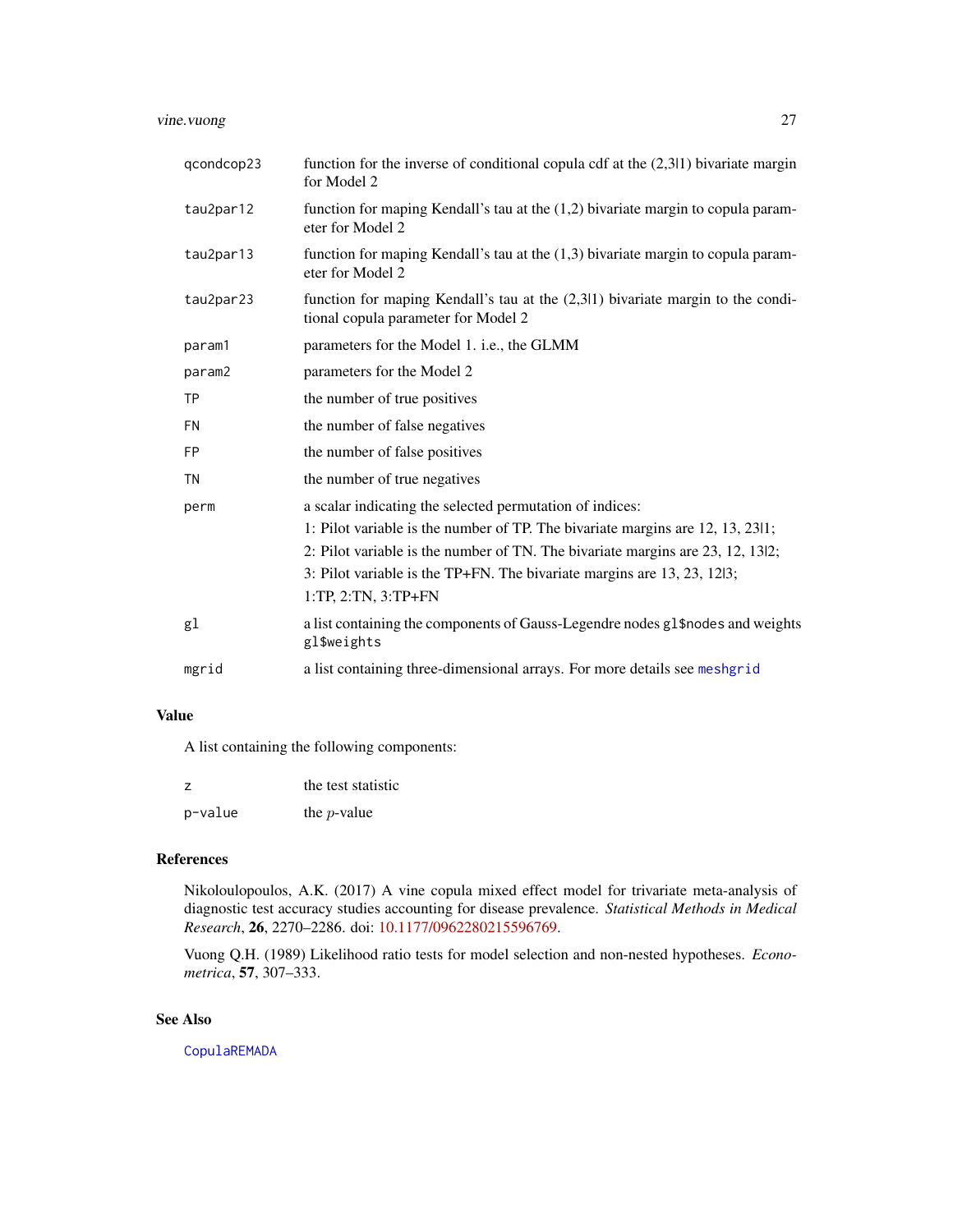# Examples

```
nq=15
gl=gauss.quad.prob(nq,"uniform")
mgrid=meshgrid(gl$n,gl$n,gl$n,nargout=3)
data(betaDG)
attach(betaDG)
#nest.n2=VineCopulaREMADA.norm(TP,FN,FP,TN,2,gl,mgrid,
#qcondbvn,qcondbvn,qcondbvn,
#tau2par.bvn,tau2par.bvn,tau2par.bvn)
nest.n2.est= #nest.n2$e
c(0.87186926, 0.13696066, 0.70614956, 0.69152133,
0.51780203, 0.70883558, -0.41354870,0.07701287, -0.12111253)
#c090est.b2=VineCopulaREMADA.beta(TP,FN,FP,TN,2,gl,mgrid,
#qcondcln90,qcondcln,qcondcln90,tau2par.cln90,tau2par.cln,tau2par.cln90)
c090est.b2.est= #c090est.b2$e
c(0.85528463, 0.14667571, 0.68321231, 0.04897466,
0.02776290, 0.08561436, -0.34639172, 0.04621924, -0.21627977)
c090vuong.b2=vine.vuong.beta(qcondcln90,qcondcln,qcondcln90,
tau2par.cln90,tau2par.cln,tau2par.cln90,
nest.n2.est,c090est.b2.est,TP,FN,FP,TN,2,gl,mgrid)
c090vuong.b2
detach(betaDG)
```
<span id="page-27-1"></span>

| VineCopulaREMADA | Maximum likelhood estimation for (truncated) vine copula mixed mod-     |  |
|------------------|-------------------------------------------------------------------------|--|
|                  | els for diagnostic test accurracy studies accounting for disease preva- |  |
|                  | lence                                                                   |  |

#### Description

The estimated parameters can be obtained by using a quasi-Newton method applied to the logarithm of the joint likelihood. This numerical method requires only the objective function, i.e., the logarithm of the joint likelihood, while the gradients are computed numerically and the Hessian matrix of the second order derivatives is updated in each iteration. The standard errors (SE) of the ML estimates can be also obtained via the gradients and the Hessian computed numerically during the maximization process.

#### Usage

```
VineCopulaREMADA.norm(TP,FN,FP,TN,perm,gl,mgrid,
                               qcondcop12,qcondcop13,qcondcop23,
                               tau2par12,tau2par13,tau2par23)
VineCopulaREMADA.beta(TP,FN,FP,TN,perm,gl,mgrid,
                               qcondcop12,qcondcop13,qcondcop23,
                               tau2par12,tau2par13,tau2par23)
tVineCopulaREMADA.norm(TP,FN,FP,TN,perm,gl,mgrid,
                               qcondcop12,qcondcop13,
```
<span id="page-27-0"></span>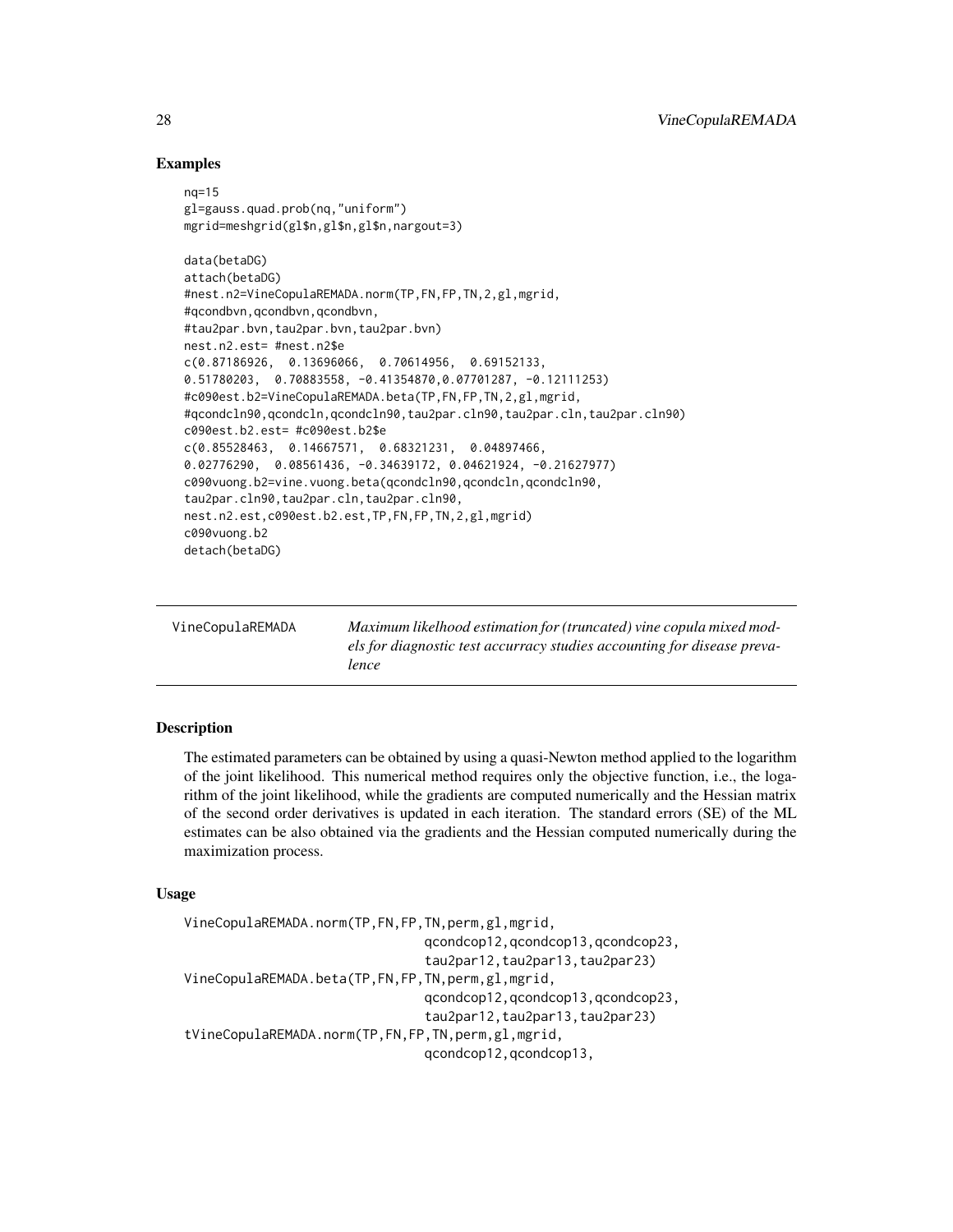```
tau2par12,tau2par13)
tVineCopulaREMADA.beta(TP,FN,FP,TN,perm,gl,mgrid,
                               qcondcop12,qcondcop13,
                               tau2par12,tau2par13)
```
# Arguments

| <b>TP</b>  | the number of true positives                                                                                 |
|------------|--------------------------------------------------------------------------------------------------------------|
| <b>FN</b>  | the number of false negatives                                                                                |
| <b>FP</b>  | the number of false positives                                                                                |
| <b>TN</b>  | the number of true negatives                                                                                 |
| perm       | a scalar indicating the selected permutation of indices:                                                     |
|            | 1: Pilot variable is the number of TP. The bivariate margins are 12, 13, 2311;                               |
|            | 2: Pilot variable is the number of TN. The bivariate margins are 23, 12, 13l2;                               |
|            | 3: Pilot variable is the TP+FN. The bivariate margins are 13, 23, 12l3;                                      |
|            | 1:TP, 2:TN, 3:TP+FN                                                                                          |
| gl         | a list containing the components of Gauss-Legendre nodes gl\$nodes and weights<br>gl\$weights                |
| mgrid      | a list containing three-dimensional arrays. For more details see meshgrid                                    |
| qcondcop12 | function for the inverse of conditional copula cdf at the $(1,2)$ bivariate margin                           |
| qcondcop13 | function for the inverse of conditional copula cdf at the $(1,3)$ bivariate margin                           |
| qcondcop23 | function for the inverse of conditional copula cdf at the $(2,311)$ bivariate margin                         |
| tau2par12  | function for maping Kendall's tau at the $(1,2)$ bivariate margin to copula param-<br>eter                   |
| tau2par13  | function for maping Kendall's tau at the $(1,3)$ bivariate margin to copula param-<br>eter                   |
| tau2par23  | function for maping Kendall's tau at the $(2,311)$ bivariate margin to the condi-<br>tional copula parameter |

#### Value

A list containing the following components:

| minimum    | the value of the estimated minimum of the negative log-likelihood       |
|------------|-------------------------------------------------------------------------|
| estimate   | the MLE                                                                 |
| gradient   | the gradient at the estimated minimum of of the negative log-likelihood |
| hessian    | the hessian at the estimated minimum of the negative log-likelihood     |
| code       | an integer indicating why the optimization process terminated           |
| iterations | the number of iterations performed                                      |

For more details see [nlm](#page-0-0)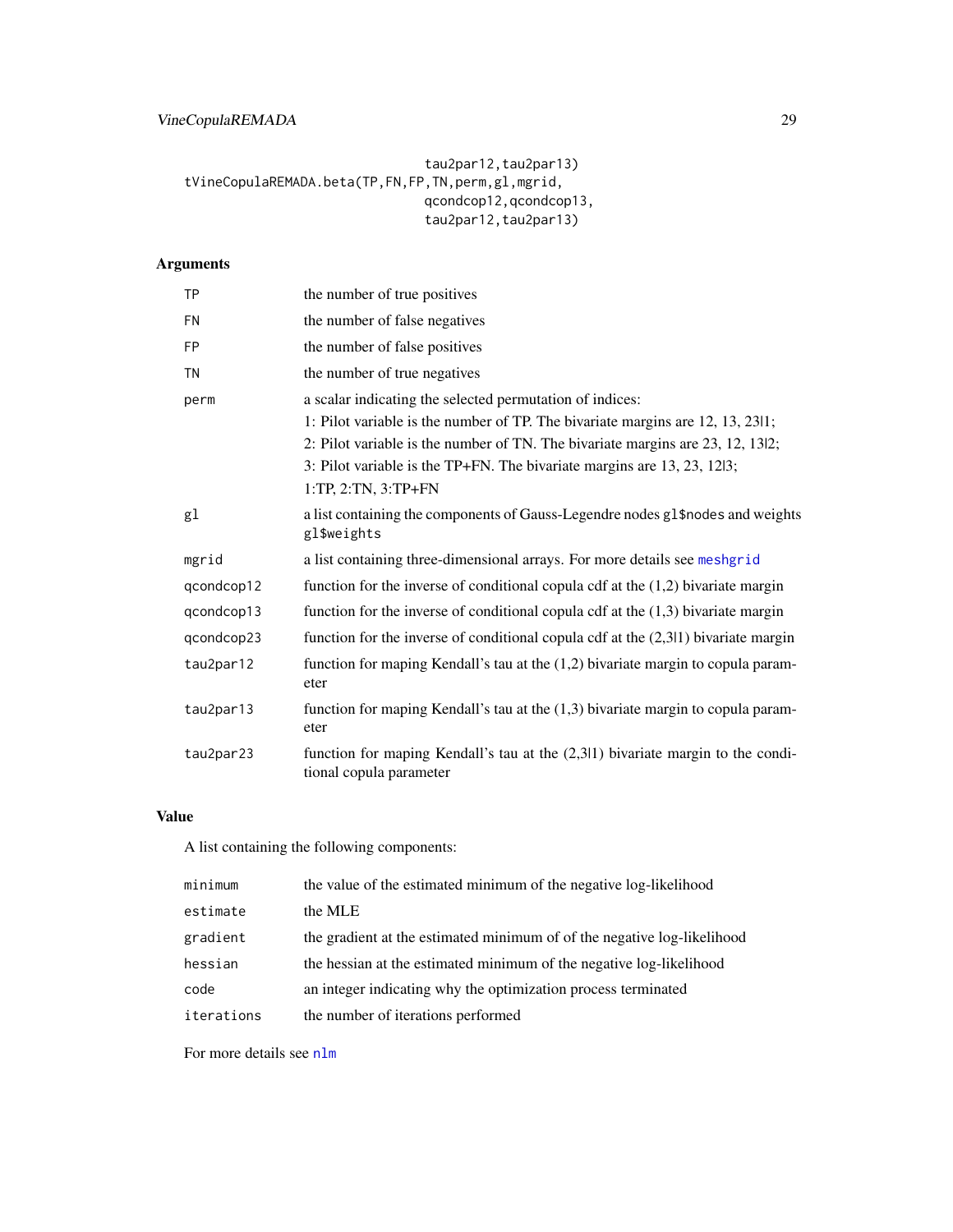## <span id="page-29-0"></span>References

Nikoloulopoulos, A.K. (2017) A vine copula mixed effect model for trivariate meta-analysis of diagnostic test accuracy studies accounting for disease prevalence. *Statistical Methods in Medical Research*, 26, 2270–2286. doi: [10.1177/0962280215596769.](http://doi.org/10.1177/0962280215596769)

#### See Also

[rVineCopulaREMADA](#page-20-1)

#### Examples

```
nq=15
gl=gauss.quad.prob(nq,"uniform")
mgrid=meshgrid(gl$n,gl$n,gl$n,nargout=3)
```

```
data(OGT)
attach(OGT)
#out=tVineCopulaREMADA.norm(TP,FN,FP,TN,1,gl,mgrid,
#qcondbvn,qcondbvn,tau2par.bvn,tau2par.bvn)
detach(OGT)
```
vuong *Vuong's test for the comparison of non-nested copula mixed models for diagnostic test accuaracy studies*

#### Description

Vuong (1989)'s test for the comparison of non-nested copula mixed models for diagnostic test accuaracy studies. It shows if a copula mixed model provides better fit than the standard GLMM. We compute the Vuong's test with Model 1 being the copula mixed model with BVN copula and normal margins, i.e., the standard GLMM.

# Usage

```
vuong.norm(qcond,tau2par,param1,param2,TP,FN,FP,TN,gl,mgrid)
vuong.beta(qcond,tau2par,param1,param2,TP,FN,FP,TN,gl,mgrid)
countermonotonicity.vuong(param1,param2,TP,FN,FP,TN,gl,mgrid)
```
#### Arguments

| qcond   | function for conditional copula cdf for Model 2                   |
|---------|-------------------------------------------------------------------|
| tau2par | function for maping Kendall's tau to copula parameter for Model 2 |
| param1  | parameters for the Model 1. <i>i.e.</i> , the GLMM                |
| param2  | parameters for the Model 2                                        |
| ТP      | the number of true positives                                      |
| FN      | the number of false negatives                                     |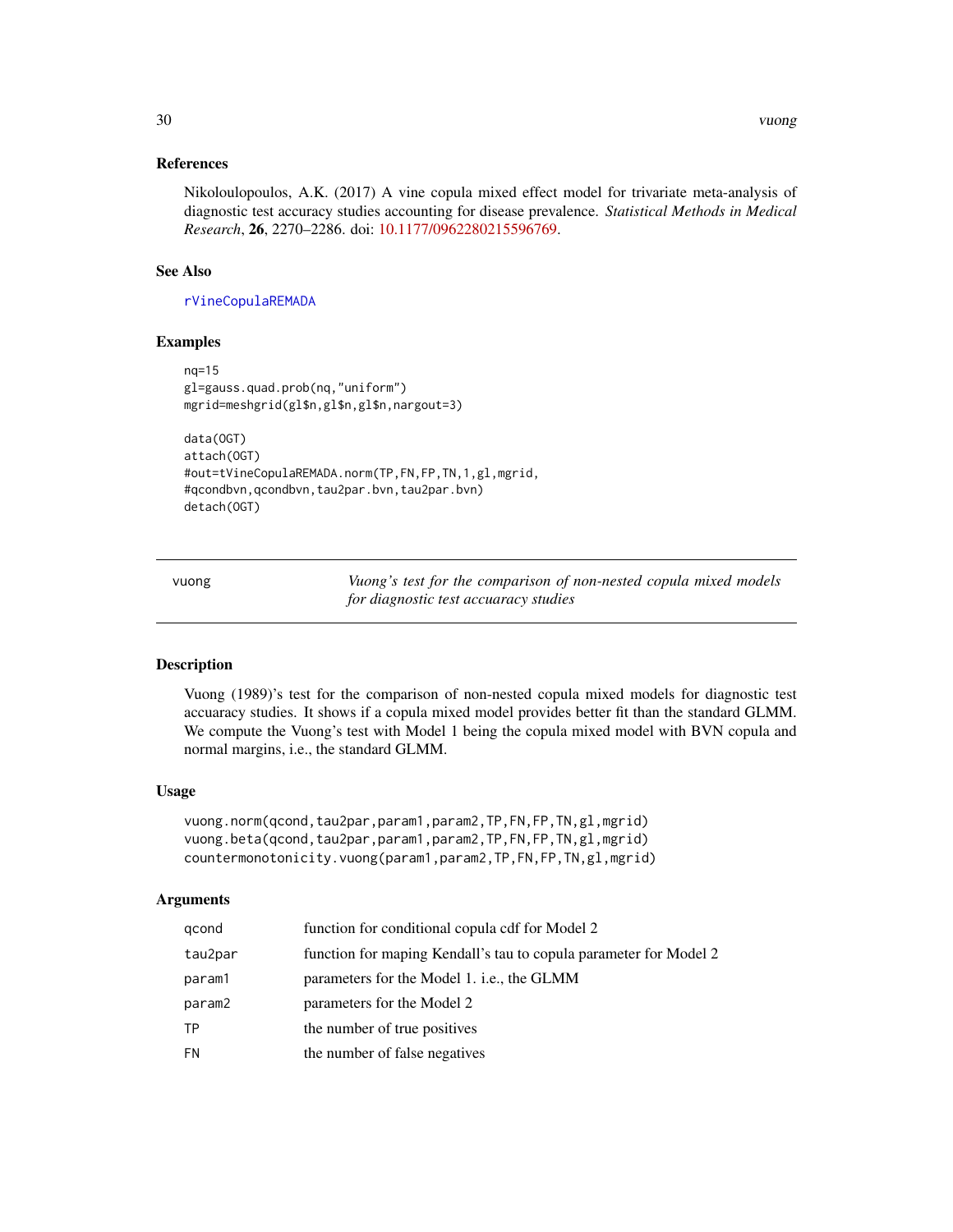#### <span id="page-30-0"></span>vuong 31

| FP    | the number of false positives                                                                                                                                                                                  |
|-------|----------------------------------------------------------------------------------------------------------------------------------------------------------------------------------------------------------------|
| ΤN    | the number of true negatives                                                                                                                                                                                   |
| gl    | a list containing the components of Gauss-Legendre nodes g1\$ nodes and weights<br>gl\$weights                                                                                                                 |
| mgrid | a list containing two matrices with the rows of the output matrix X are copies<br>of the vector gl\$nodes; columns of the output matrix Y are copies of the vector<br>gl\$nodes. For more details see meshgrid |

# Value

A list containing the following components:

| z.      | the test statistic |
|---------|--------------------|
| p-value | the $p$ -value     |

#### References

Nikoloulopoulos, A.K. (2015) A mixed effect model for bivariate meta-analysis of diagnostic test accuracy studies using a copula representation of the random effects distribution. *Statistics in Medicine*, 34, 3842–3865. doi: [10.1002/sim.6595.](http://doi.org/10.1002/sim.6595)

Vuong Q.H. (1989) Likelihood ratio tests for model selection and non-nested hypotheses. *Econometrica*, 57:307–333.

# See Also

[CopulaREMADA](#page-3-1)

#### Examples

```
nq=15
```

```
gl=gauss.quad.prob(nq,"uniform")
mgrid<- meshgrid(gl$n,gl$n)
```

```
data(MRI)
```

```
attach(MRI)
```

```
c270est.b=CopulaREMADA.beta(TP,FN,FP,TN,gl,mgrid,qcondcln270,tau2par.cln270)
nest.n=CopulaREMADA.norm(TP,FN,FP,TN,gl,mgrid,qcondbvn,tau2par.bvn)
c90est.n=CopulaREMADA.norm(TP,FN,FP,TN,gl,mgrid,qcondcln90,tau2par.cln90)
vuong.beta(qcondcln270,tau2par.cln270,nest.n$e,c270est.b$e,TP,FN,FP,TN,gl,mgrid)
vuong.norm(qcondcln90,tau2par.cln90,nest.n$e,c90est.n$e,TP,FN,FP,TN,gl,mgrid)
detach(MRI)
```

```
data(CT)
attach(CT)
est.n=countermonotonicCopulaREMADA.norm(TP,FN,FP,TN,gl,mgrid)
est.b=countermonotonicCopulaREMADA.beta(TP,FN,FP,TN,gl,mgrid)
countermonotonicity.vuong(est.n$e,est.b$e,TP,FN,FP,TN,gl,mgrid)
detach(CT)
```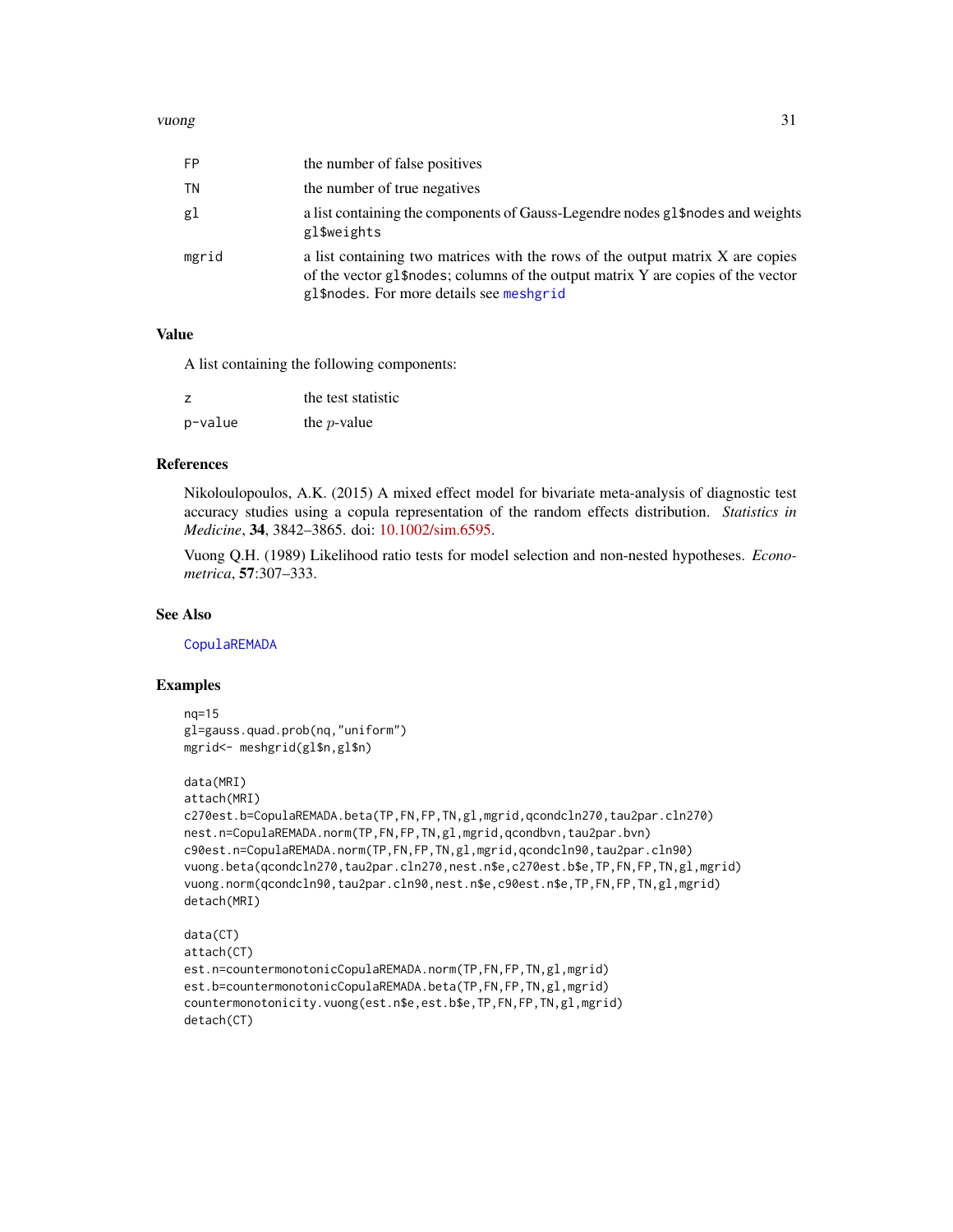# <span id="page-31-0"></span>**Index**

∗Topic copula CopulaREMADA, [4](#page-3-0) cvinesim, [7](#page-6-0) dcop, [8](#page-7-0) dvinesim, [9](#page-8-0) hybridCopulaREMADA, [10](#page-9-0) pcondcop, [15](#page-14-0) qcondcop, [16](#page-15-0) quadVineCopulaREMADA, [17](#page-16-0) rcop, [19](#page-18-0) tau2par, [24](#page-23-0) VineCopulaREMADA, [28](#page-27-0) ∗Topic datasets arthritis, [3](#page-2-0) betaDG, [4](#page-3-0)  $CT, 6$  $CT, 6$ LAG, [12](#page-11-0) mgrid, [13](#page-12-0) MRI, [13](#page-12-0) OGT, [14](#page-13-0) telomerase, [25](#page-24-0) ∗Topic dependence tau2par, [24](#page-23-0) ∗Topic distribution CopulaREMADA, [4](#page-3-0) dcop, [8](#page-7-0) hybridCopulaREMADA, [10](#page-9-0) pcondcop, [15](#page-14-0) qcondcop, [16](#page-15-0) quadVineCopulaREMADA, [17](#page-16-0) VineCopulaREMADA, [28](#page-27-0) ∗Topic graphics SROC, [23](#page-22-0) ∗Topic maximum likelihood CopulaREMADA, [4](#page-3-0) hybridCopulaREMADA, [10](#page-9-0) quadVineCopulaREMADA, [17](#page-16-0) vine.vuong, [26](#page-25-0) VineCopulaREMADA, [28](#page-27-0)

vuong, [30](#page-29-0) ∗Topic package CopulaREMADA-package, [2](#page-1-0) ∗Topic simulation cvinesim, [7](#page-6-0) dvinesim, [9](#page-8-0) rcop, [19](#page-18-0) rCopulaREMADA, [20](#page-19-0) rVineCopulaREMADA, [21](#page-20-0) arthritis, [3](#page-2-0) betaDG, [4](#page-3-0) CopulaREMADA, [4,](#page-3-0) *[11](#page-10-0)*, *[21](#page-20-0)*, *[24](#page-23-0)*, *[27](#page-26-0)*, *[31](#page-30-0)* CopulaREMADA-package, [2](#page-1-0) countermonotonicCopulaREMADA *(*CopulaREMADA*)*, [4](#page-3-0) countermonotonicity.vuong *(*vuong*)*, [30](#page-29-0)  $CT, 6$  $CT, 6$ cvinesim, [7,](#page-6-0) *[21,](#page-20-0) [22](#page-21-0)* dbvn *(*dcop*)*, [8](#page-7-0) dcln *(*dcop*)*, [8](#page-7-0) dcln180 *(*dcop*)*, [8](#page-7-0) dcln270 *(*dcop*)*, [8](#page-7-0) dcln90 *(*dcop*)*, [8](#page-7-0) dcop, *[7,](#page-6-0) [8](#page-7-0)*, [8,](#page-7-0) *[9,](#page-8-0) [10](#page-9-0)*, *[15,](#page-14-0) [16](#page-15-0)*, *[19](#page-18-0)*, *[25](#page-24-0)* dfrk *(*dcop*)*, [8](#page-7-0) dvinesim, [9](#page-8-0) hybridCopulaREMADA, [10](#page-9-0) LAG, [12](#page-11-0) meshgrid, *[5](#page-4-0)*, *[10,](#page-9-0) [11](#page-10-0)*, *[27](#page-26-0)*, *[29](#page-28-0)*, *[31](#page-30-0)* mgrid, [13](#page-12-0) mgrid15 *(*mgrid*)*, [13](#page-12-0) mgrid30 *(*mgrid*)*, [13](#page-12-0) mgrid50 *(*mgrid*)*, [13](#page-12-0) MRI, [13](#page-12-0)